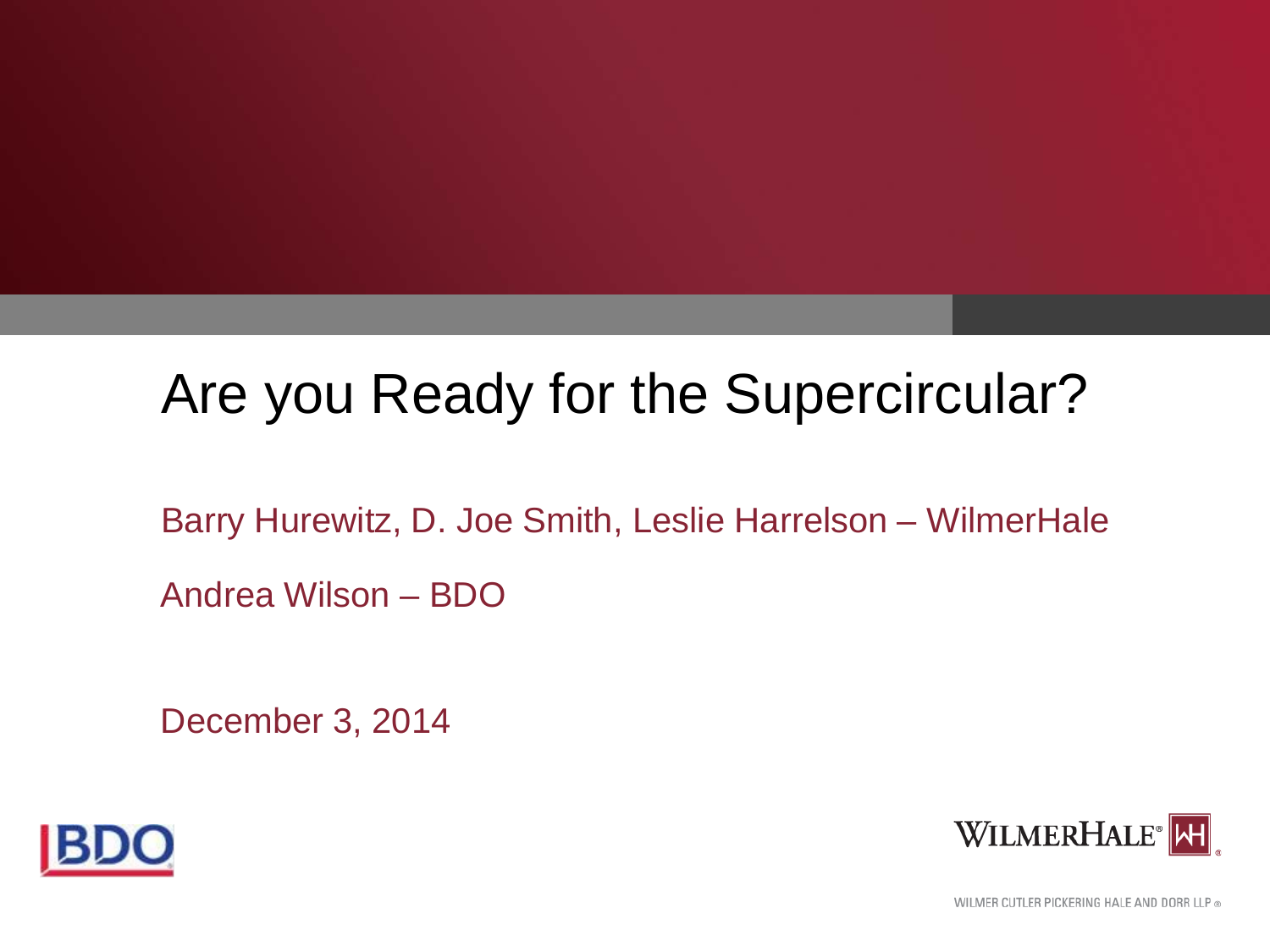

- Participants are in listen-only mode
- Submit questions via the Q&A box on the bottom right panel
- Questions will be answered as time permits
- Offering 1.5 CLE credit in California and New York\*
- WebEx customer support: +1 888 447 1119, press 2

*\*WilmerHale has been accredited by the New York and California State Continuing Legal Education Boards as a provider of continuing legal education. This program is being planned with the intention to offer 1.5 CLE credit in New York and California. Please note that no partial credit will be awarded. Attendees requesting CLE credit must attend the entire program.*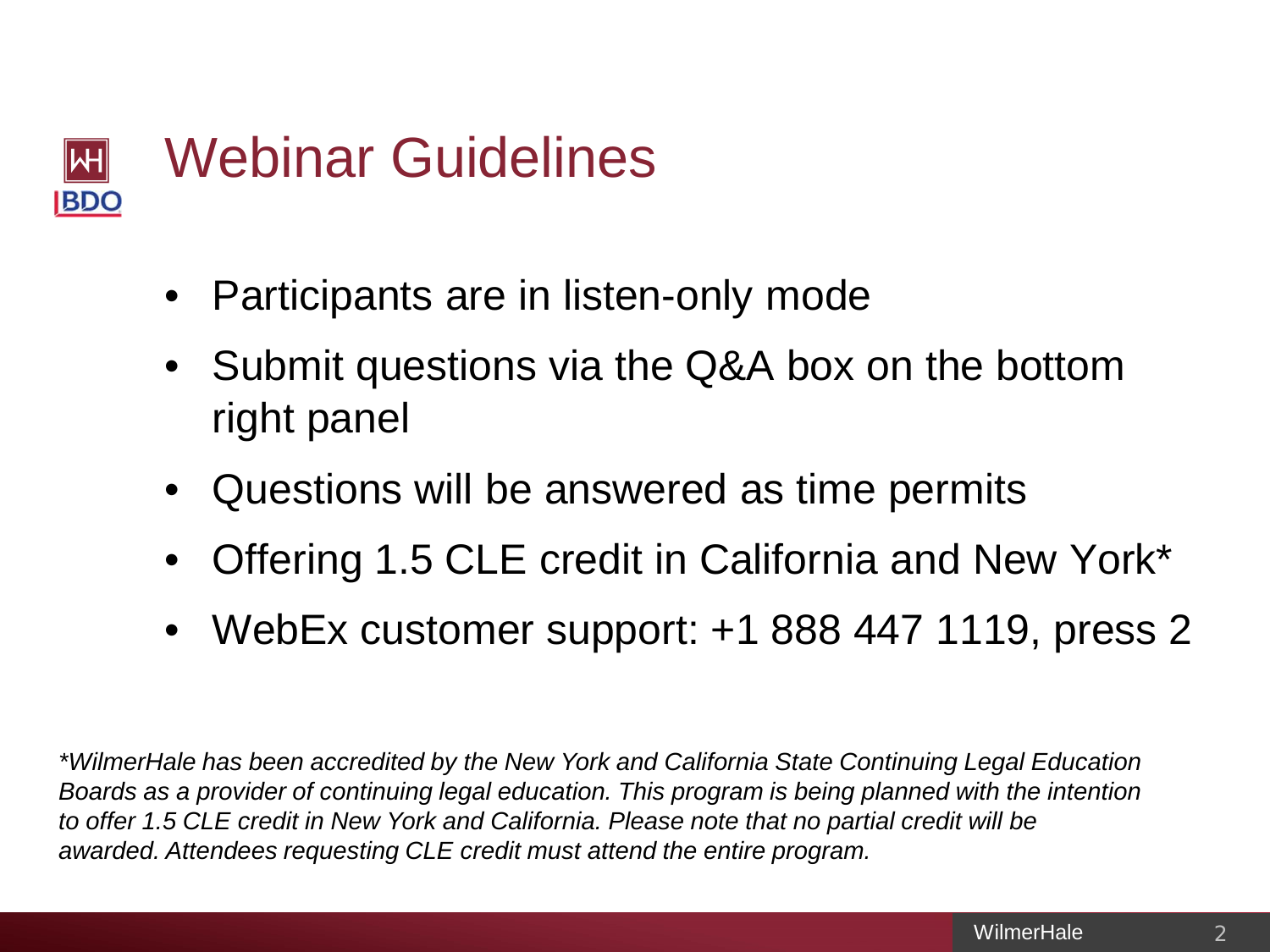



**Leslie Harrelson** Senior Associate **WilmerHale** 

**Barry Hurewitz**  Partner **WilmerHale** 

**D. Joe Smith** Special Counsel WilmerHale

**Andrea Wilson Director** BDO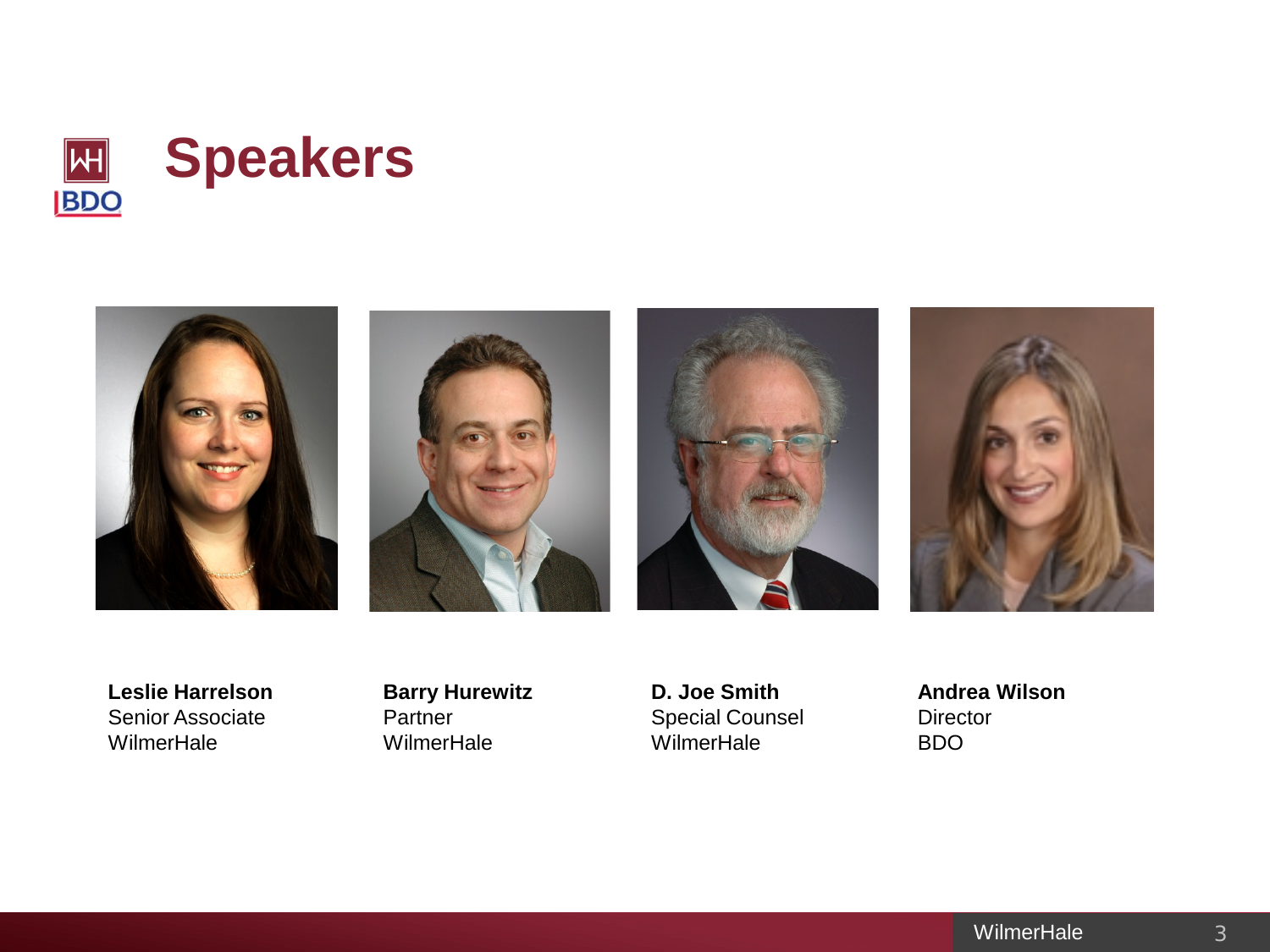

- **-** Overview & Background
- **Reforms to Administrative Requirements**
- **Reforms to Cost and Audit Principles**
- **Strategic Considerations**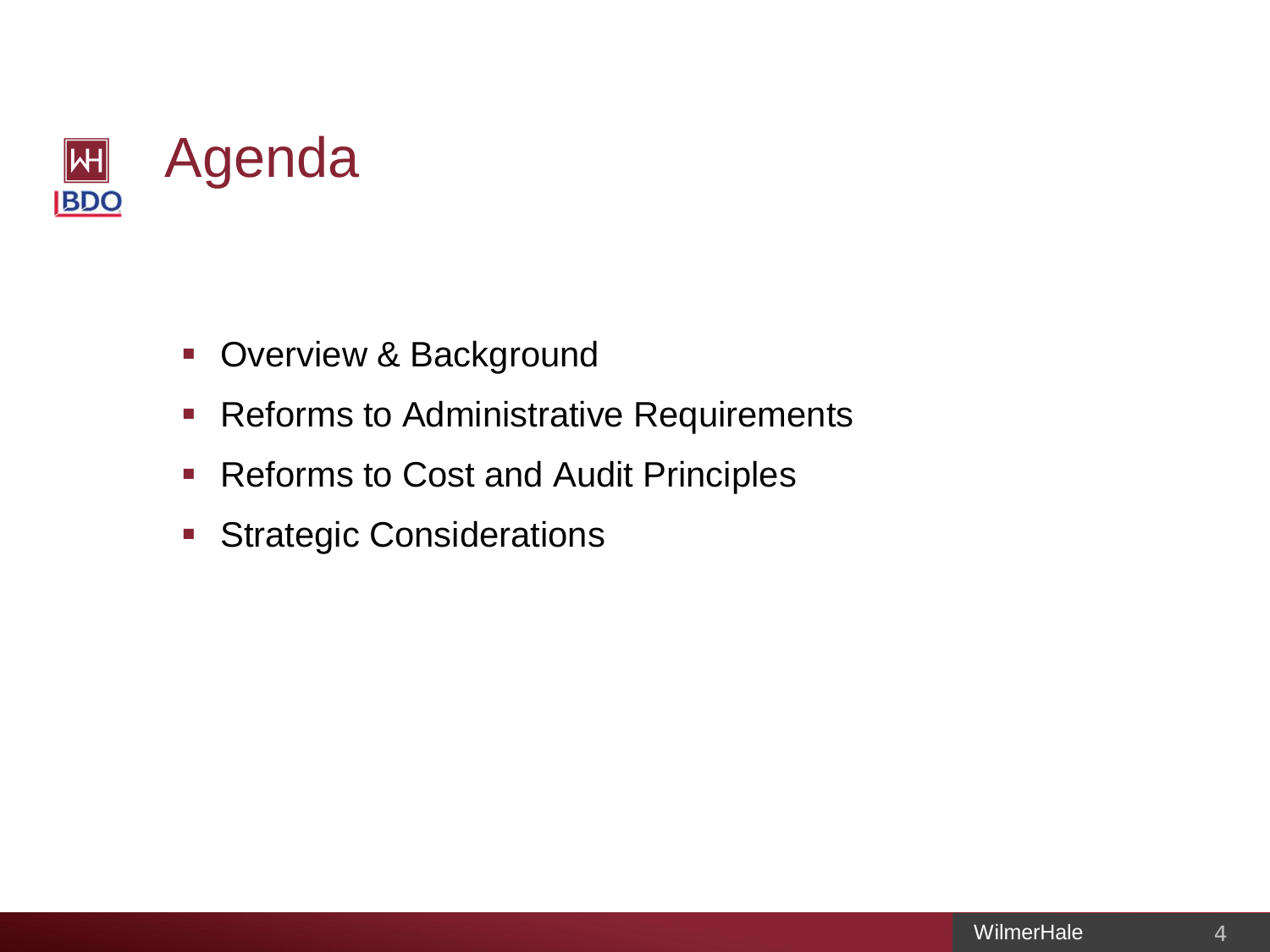

# **Overview**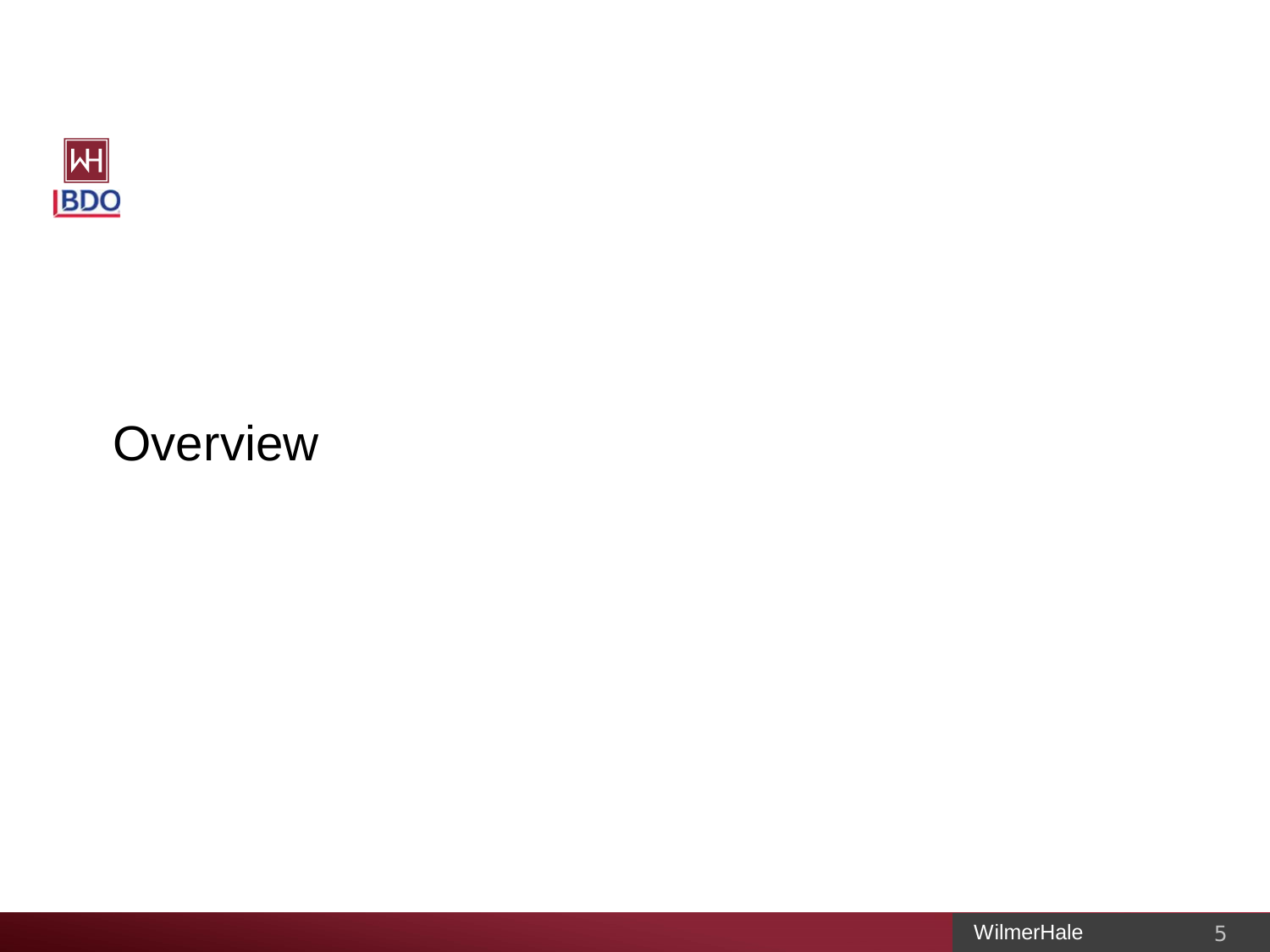

# **Overview**

- December 26, 2013 OMB issued Uniform Administrative Requirements, Cost Principles, and Administrative Requirements for Federal Awards
	- Consolidates regulations to provide consistent guidance for grant recipients and issuers
- Changes and consolidations include:
	- Provides a single resource for requirements that apply to all recipients, eliminating the requirement for grants professionals to cross-reference between multiple resources
	- Includes new measures designed to ensure merit-based grant awards and identify problems early in the process
	- Introduces more formal requirements for certification of compliance and disclosure of noncompliant or criminal acts
	- Attempts to streamline and standardize the cost principles in many ways, including new options for the recovery of indirect costs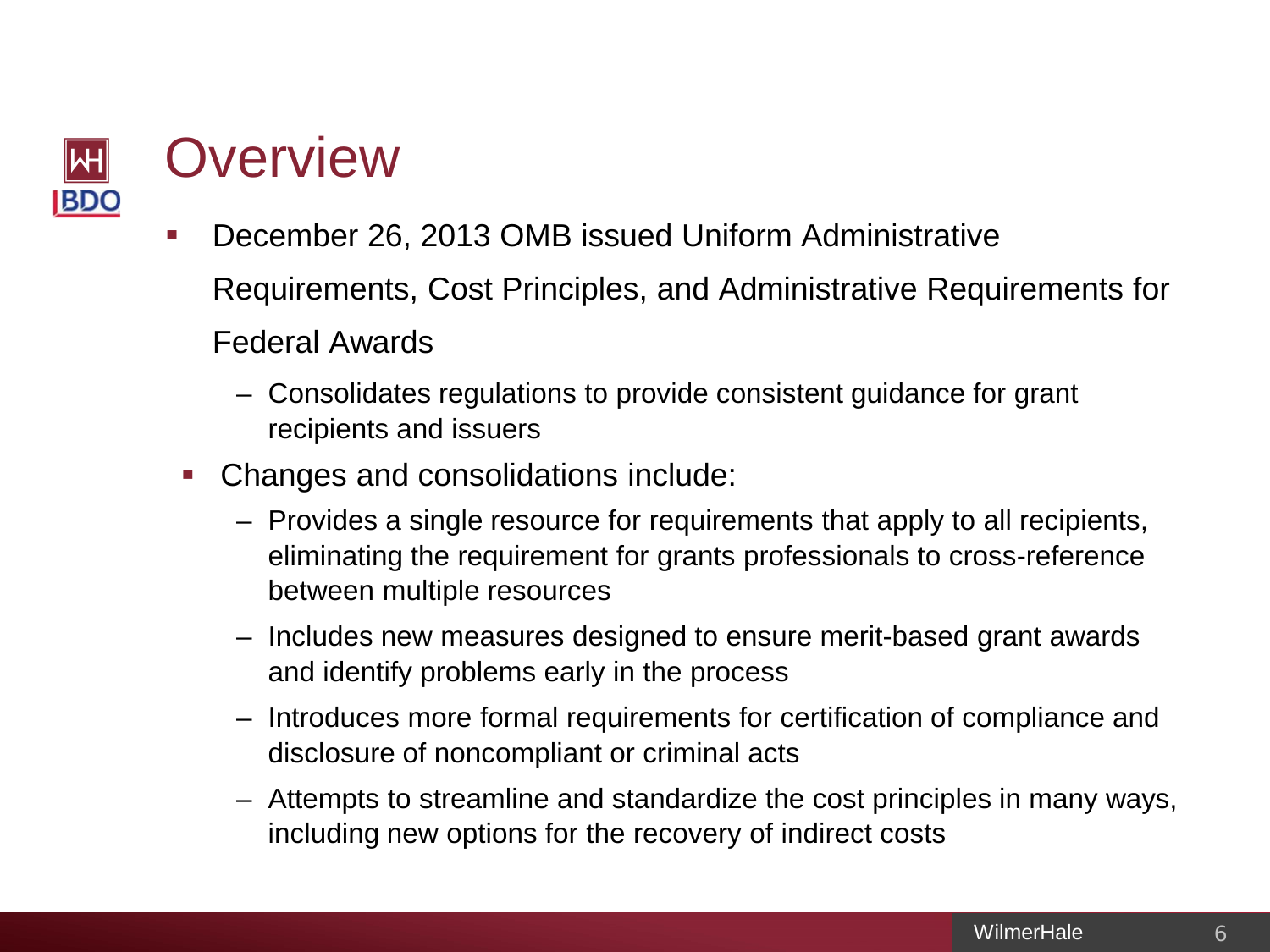#### Implementation - Key Dates  $|\mathsf{H}|$ **BDO**

- December 26, 2013: Policies applicable to federal agencies.
- June 26, 2014: Draft implementing regulations from federal agencies were due to OMB. Most agencies have not yet published final regulations.
- December 26, 2014: Policies applicable to non-federal entities for new and incremental awards made on or after 12/26/14.
- Fiscal Years Beginning on or After December 26, 2014: Audit threshold changes effective.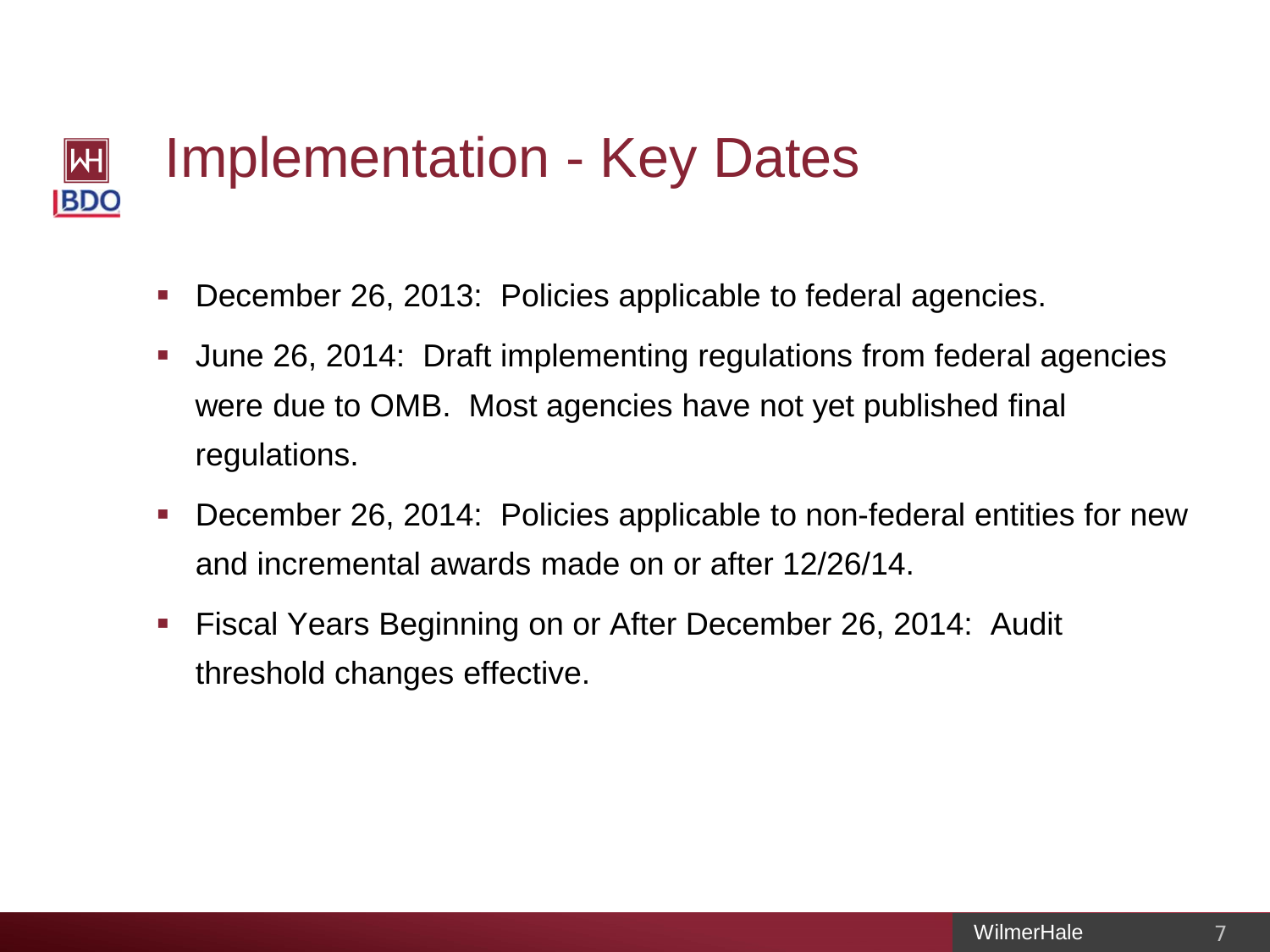#### New Priorities, New Risks  $|\!|\mathsf{H}|\!|$ **BDC**

- The new rules address many practical considerations familiar to grants professionals, but also brings to the grants world the emphasis on compliance that has dominated Federal contracting in the last decade
- The independence of grants administrators is a strength of Federal grants programs, but the new rules will require these professionals to adapt
- The consequences of violation can be dire, but good-faith efforts at compliance are preventive medicine
- The new rules still recognize the distinction between a grant recipient and a contractor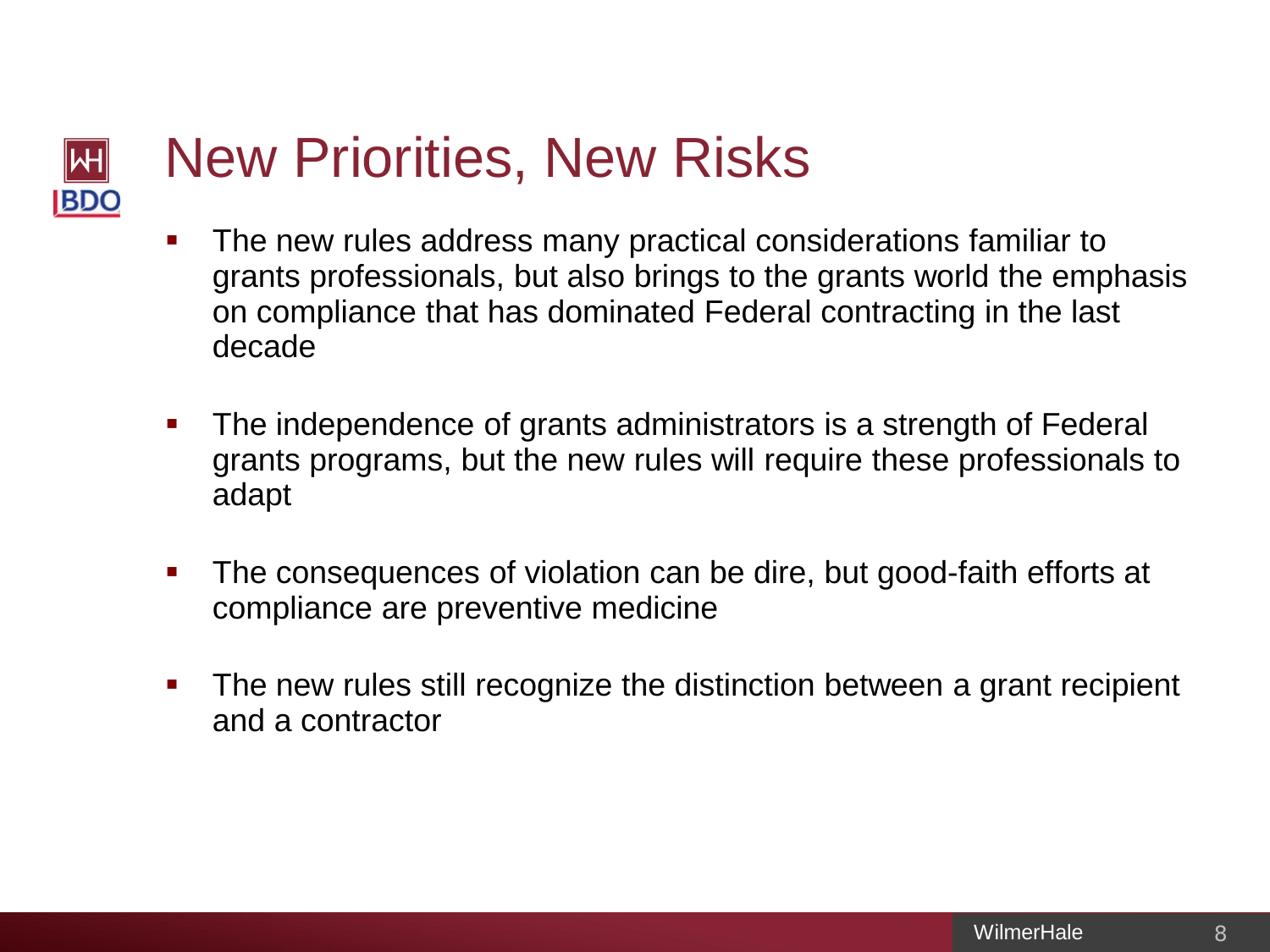

# Reforms to Administrative Requirements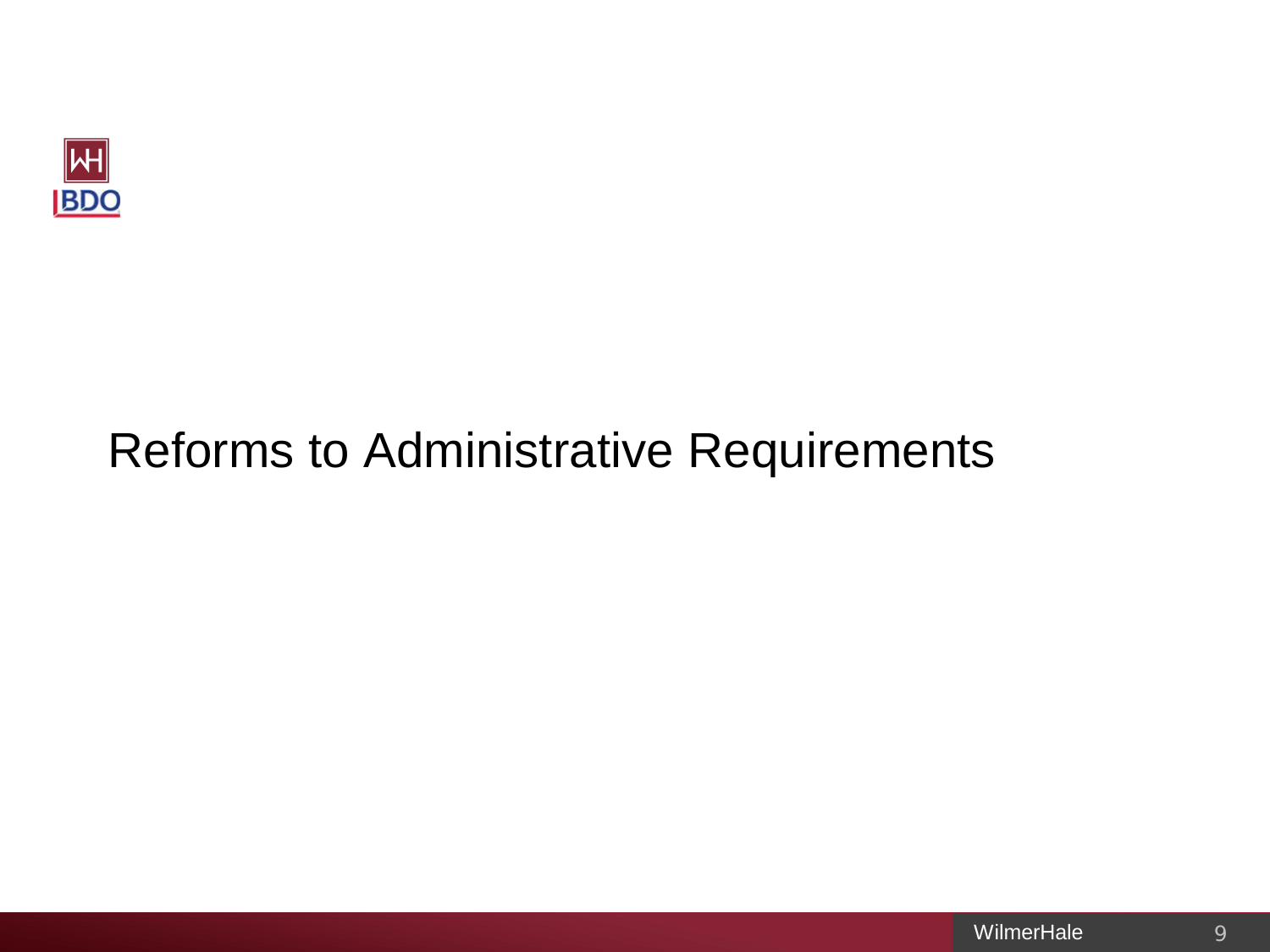#### Reforms to Administrative Requirements **WH BDO**

Pre-Award Requirements (§200.200-211)

- Notices of funding opportunities
- Federal awarding agency review of merit of proposals
	- Opportunity announcement must disclose review procedures
	- Must include risk review
		- **FAPIIS**
		- Past performance
		- Available audits
- Standard application requirements
- Standard form of award requirements (award will be published)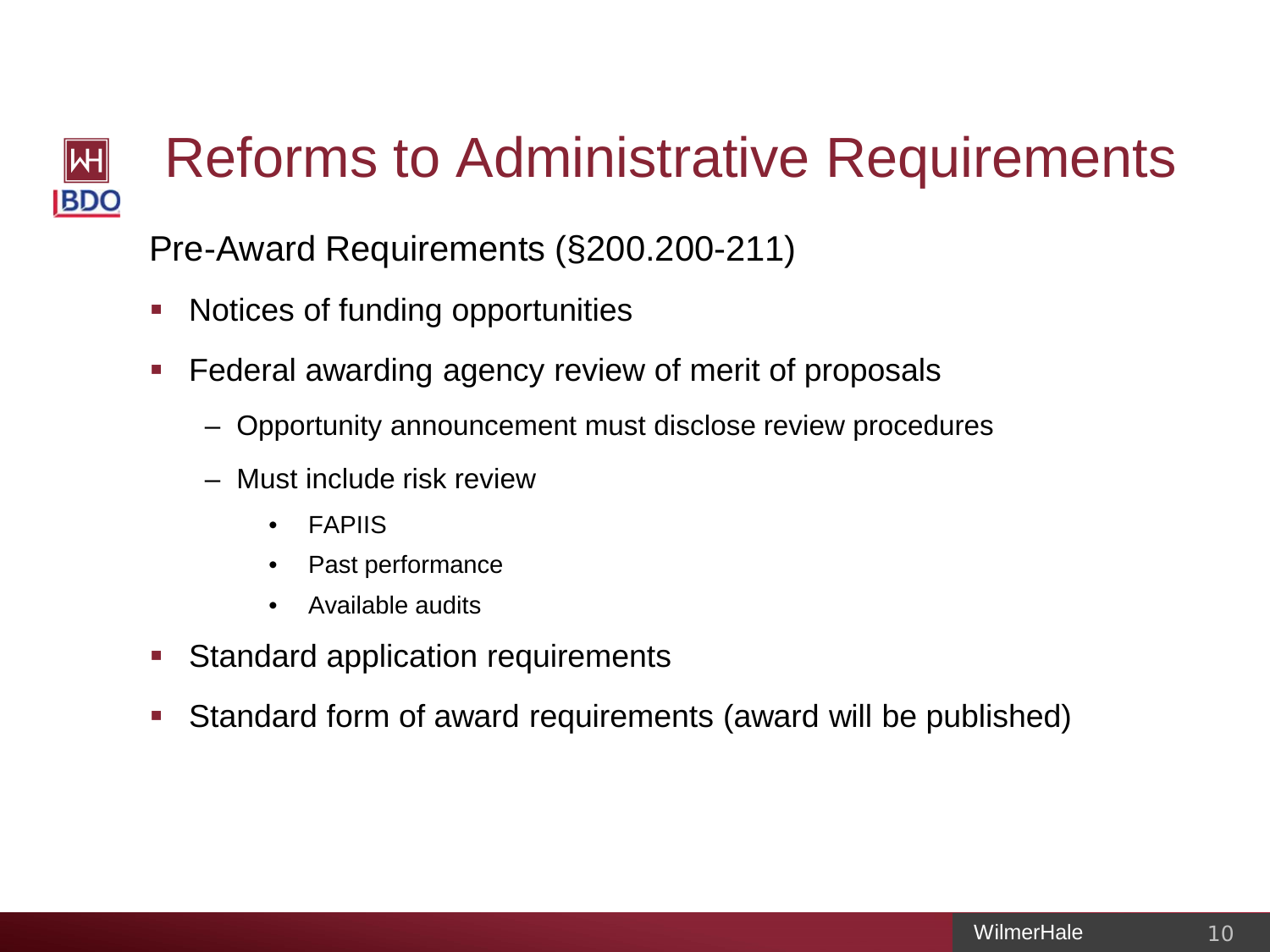### Sub-recipient Overview  $\left|\mathsf{H}\right|$ **BDO** Implications for Pass-Through Entities

- One of the most significant changes is the more stringent requirements for sub-recipient monitoring (200.330)
- Examples of expanded pass-through entity responsibilities include (200.331):
	- Distinguishing sub-recipient from contractor
	- Identifying or negotiating an appropriate sub-recipient indirect cost rate at the time of award
	- Ensuring "flow-down" of new requirements into sub-recipient agreements, as applicable
	- Evaluating sub-recipient risk of noncompliance and determining necessary monitoring activities – including on-site reviews
	- Imposing remedies for sub-recipient noncompliance, when necessary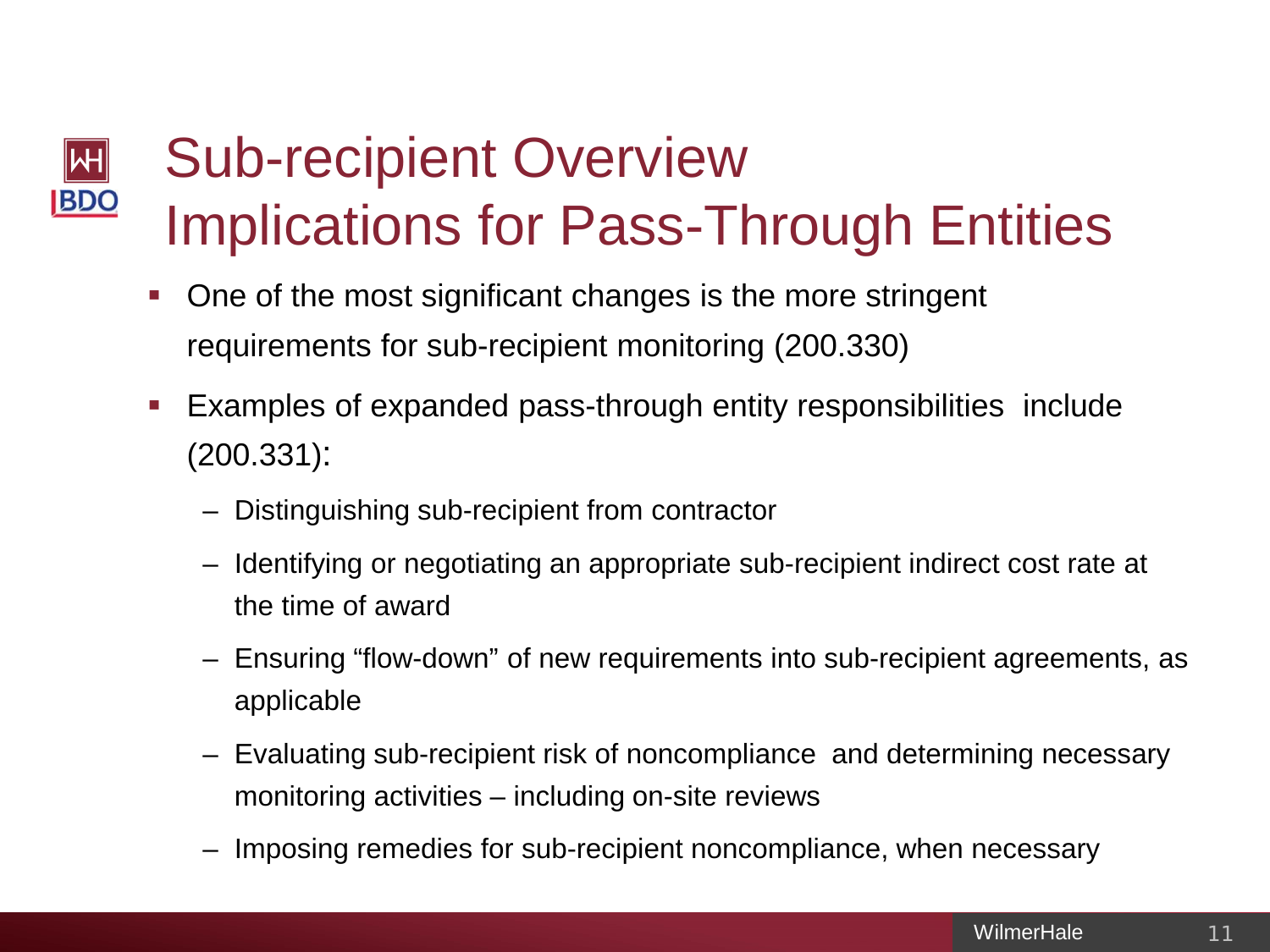### Sub-recipient or Contractor…  $\blacktriangleright$ **BDO** What's the Difference?

- Sub-recipient:
	- A sub-recipient "uses the Federal funds to carry out a program for a public purpose specified in authorizing statute"
	- Characteristics that support classification of the non-Federal entity (NFE) as a sub-recipient includes when the NFE:
		- Determines who is eligible to receive what Federal assistance;
		- Has its performance measured in relation to whether objectives of a Federal program were met;
		- Has responsibility for programmatic decision making;
		- Is responsible for adherence to applicable Federal program requirements specified in the Federal award; and
		- In accordance with its agreement, uses Federal funds to carry out a program for a public purpose specified in authorizing statute, as opposed to providing goods or services for the benefit of the passthrough entity.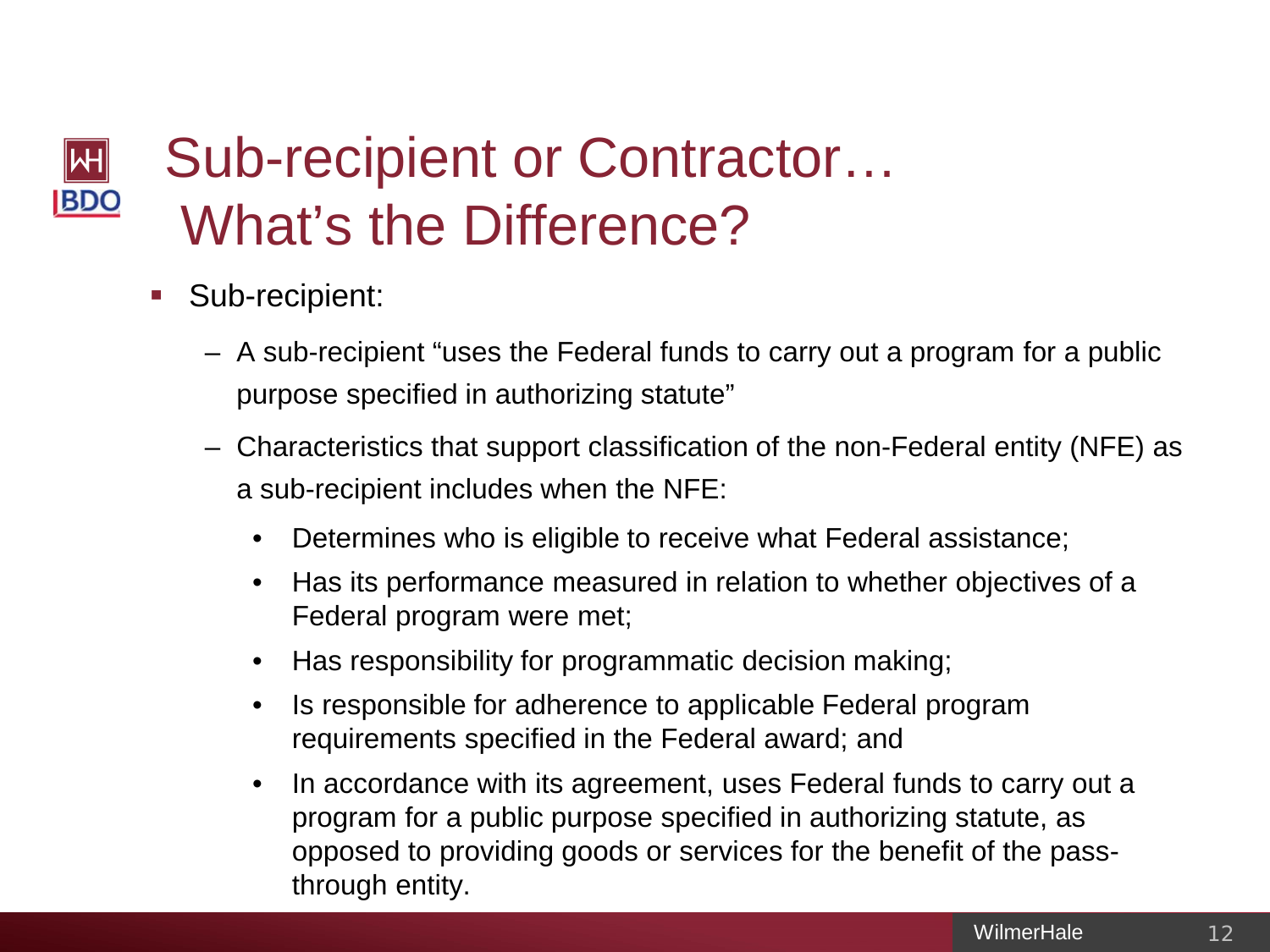#### Sub-recipient or Contractor…  $|\mathsf{H}|$ **BDO** What's the Difference? - (cont'd)

- Contractor:
	- A contract is for the purpose of obtaining goods and services for the non-Federal entity's own use and creates a procurement relationship with the contractor
	- Characteristics indicative of a relationship between a NFE and a contractor are when the NFE who is receiving federal funds:
		- Provides similar goods or services to many different purchasers;
		- Normally operates in a competitive environment;
		- Provides goods or services that are ancillary to the operation of the Federal program; and
		- Is not subject to compliance requirements of the Federal program as a result of the agreement, though similar requirements may apply.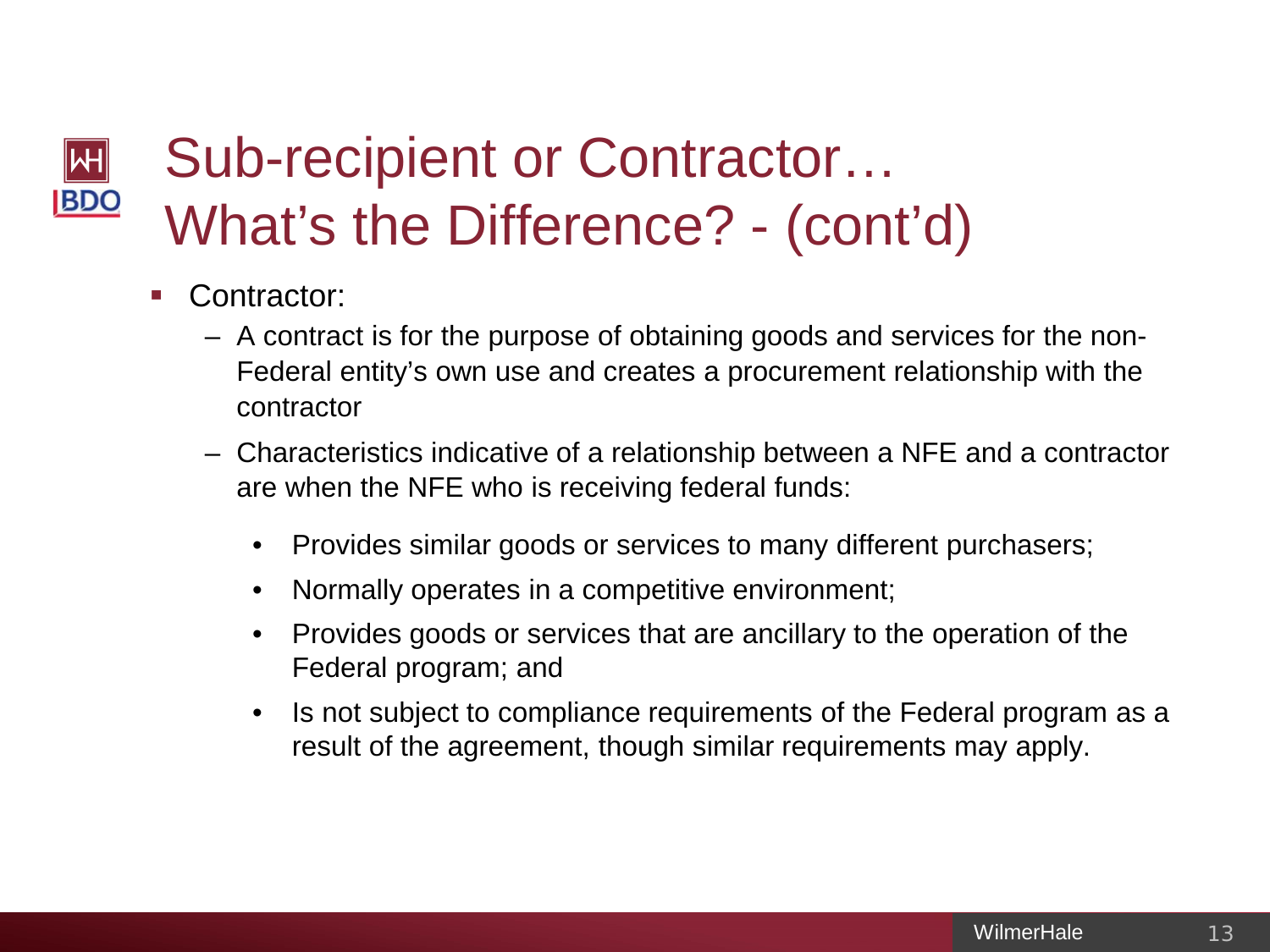### Sub-recipient Selection & Planning  $|\mathsf{H}|$ **BDO** What's Required?

- Establish formal process to structure sub-recipient agreements properly. Be sure to include:
	- All flow-down requirements necessary to ensure appropriate sub-recipient use of Federal award
	- Any additional flow-down requirements necessary for pass-through entity to meet its own responsibilities
	- A requirement that the sub-recipient permit access to records and financial statements through the period of performance
- Consider expanded pass-through entity responsibilities
	- Required information to be provided to sub-recipients
	- Use of appropriate sub-recipient indirect cost rates
	- Conduct sub-recipient risk assessment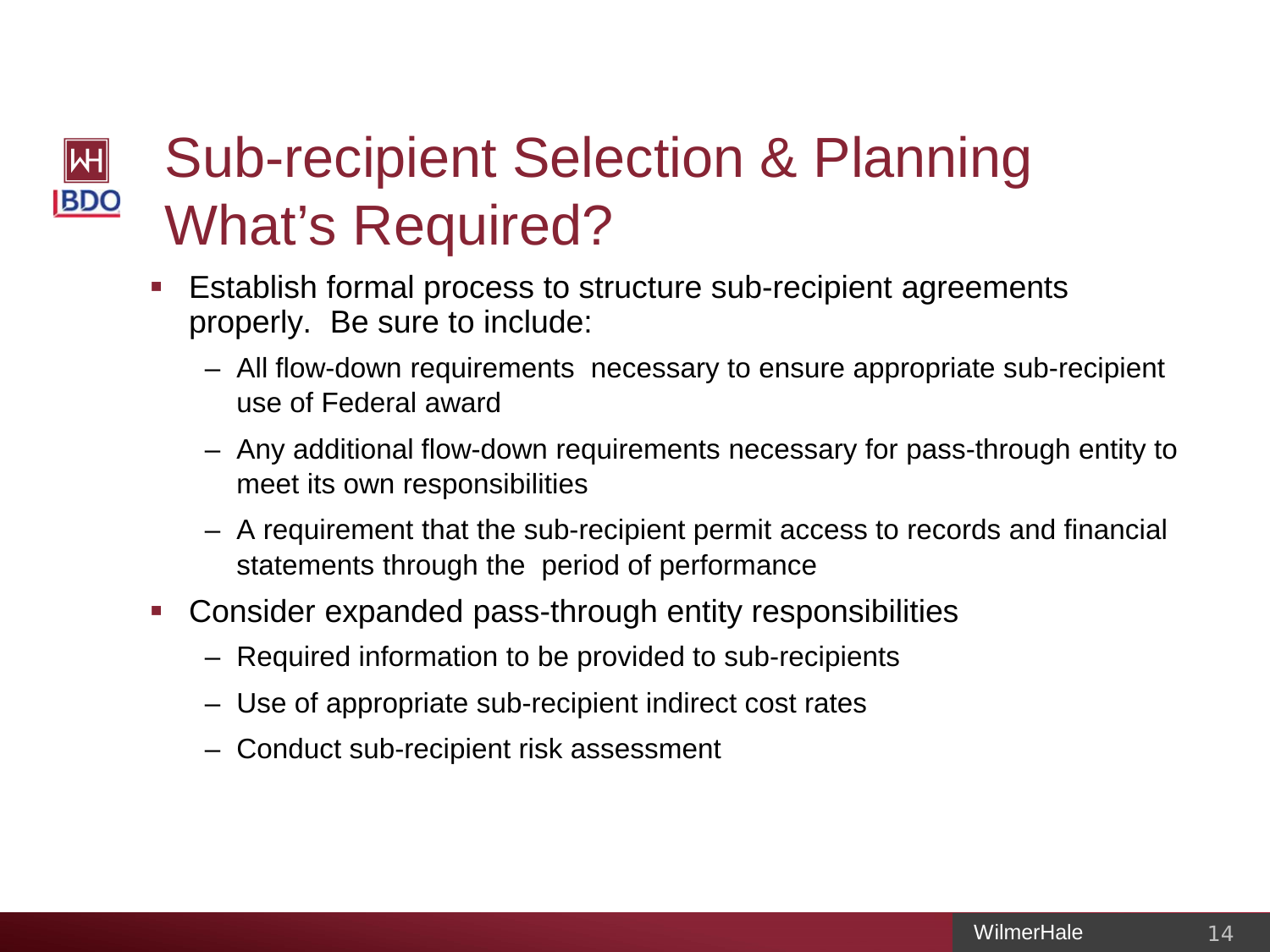### Sub-recipient Monitoring Activities  $\left|\mathsf{H}\right|$ **BDO** Risk Based Approach

- Sub-recipient monitoring plan must ensure that the sub-award:
	- Is used only for authorized purposes
	- Is in compliance with Federal statutes/regulations & sub-award Ts&Cs
	- Achieves its performance goals
- Recipient must consider risk of sub-recipient noncompliance and document its conclusions
- Risk assessment is based on:
	- Prior/past experience with similar sub-awards
	- Previous audit results
	- Significant changes in personnel or systems
	- Extent and results of Federal awarding agency monitoring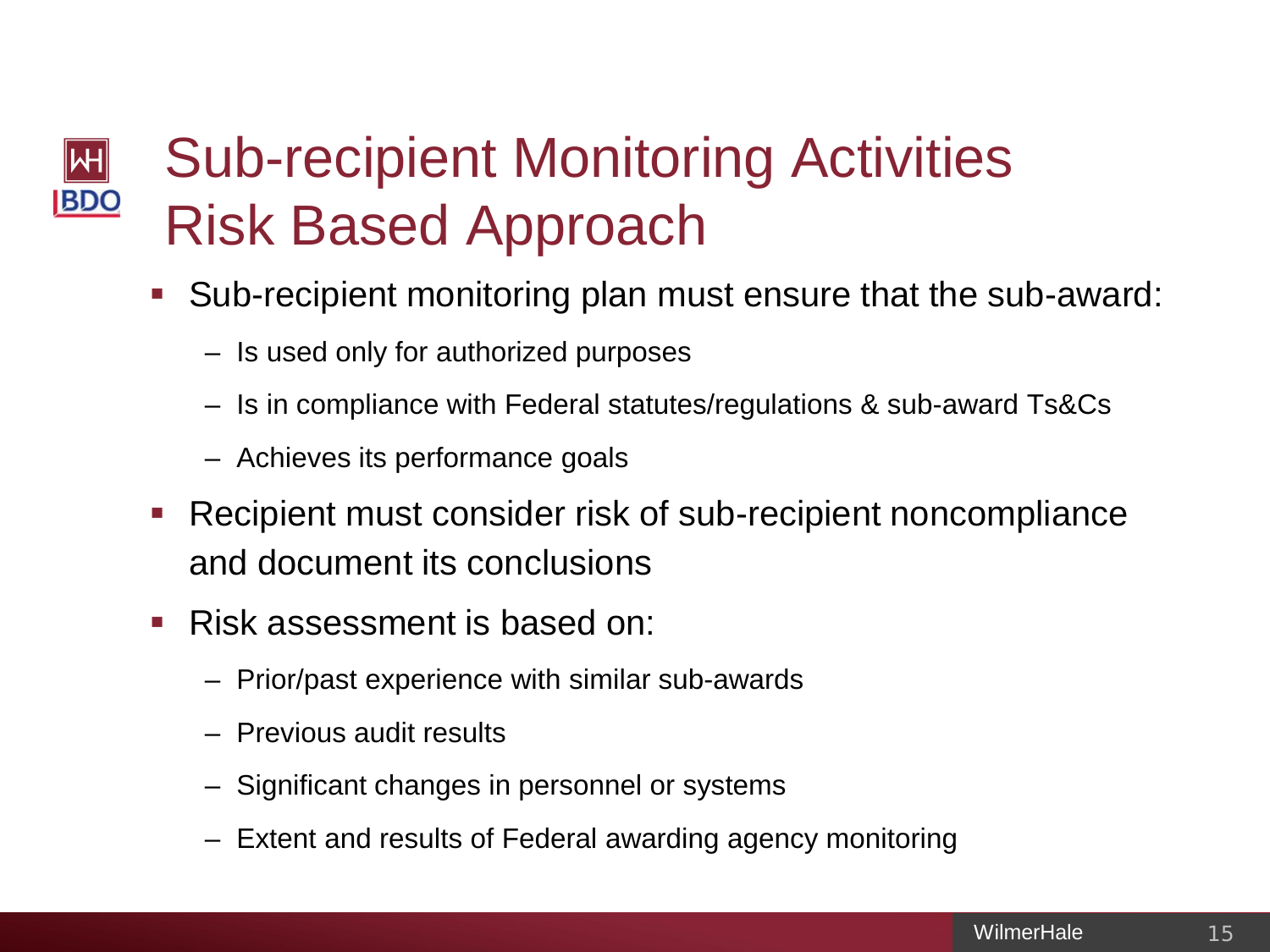### Sub-recipient Monitoring Activities  $\left\vert \mathsf{H}\right\vert$ **BDO** Monitoring Plan

- Monitoring activities include:
	- Reviewing financial and programmatic reports
	- Conducting on-site reviews/audits if deemed necessary per risk assessment
	- Conducting follow-up reviews to ensure timely completion of corrective actions required to address deficiencies – as identified through on-site reviews, audits, or other means
	- Issuing a management decision for audit findings pertaining to the Federal award
	- Verifying that each sub-recipient receive completed, required audits
- Design of monitoring plan will vary based on sub-recipient risk assessment:
	- i.e., more stringent monitoring plan is required for high risk sub-recipients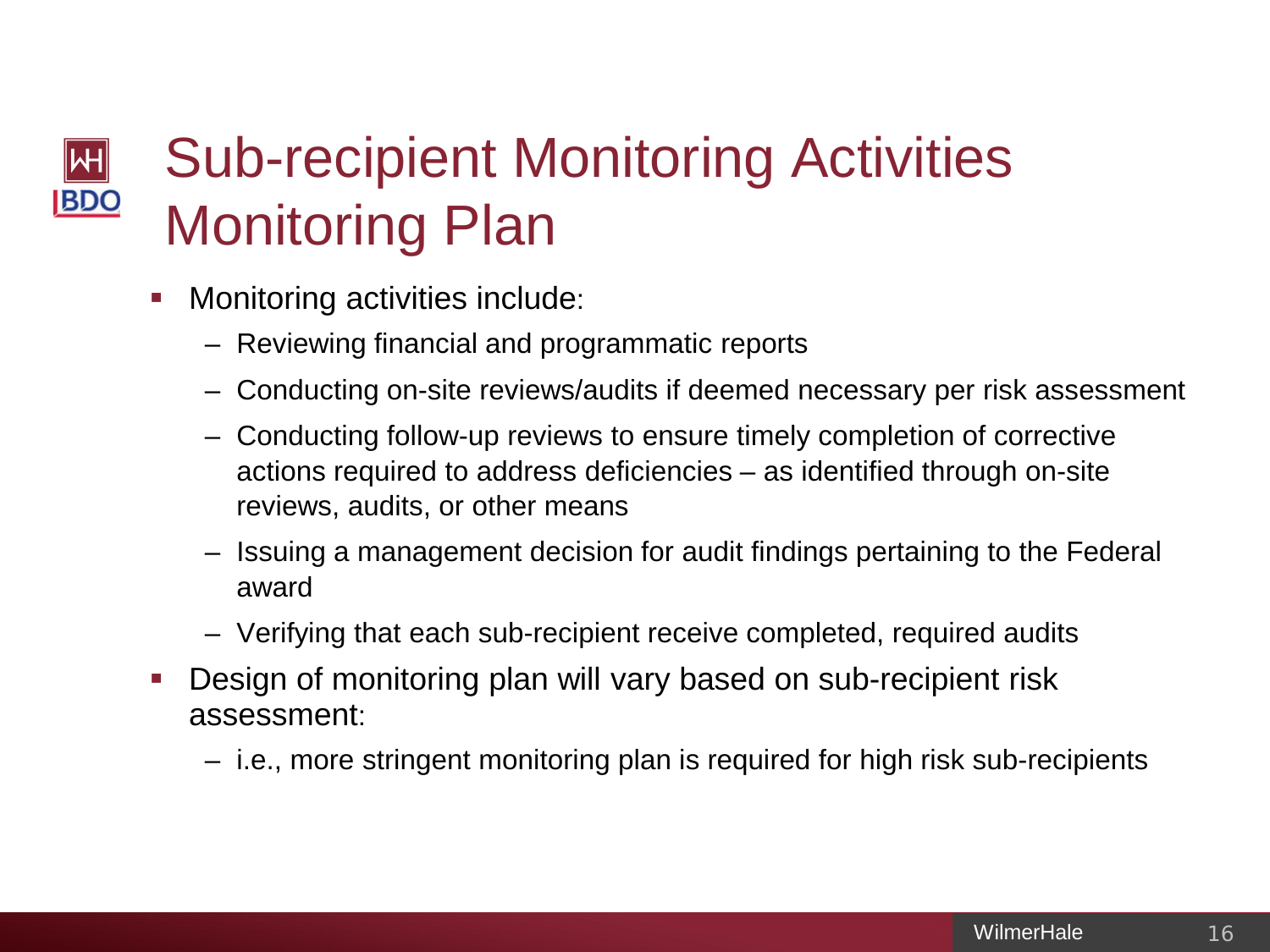### Sub-recipient Monitoring Activities  $\blacktriangleright$ **BDO** Additional Considerations

- Based on results of monitoring activities, pass through entities should:
	- Provide training and technical assistance to appropriate sub-recipient staff
	- Determine if on-site reviews/audits necessitate adjustments to own records
	- Consider taking enforcement action against noncompliant sub-recipients
- If sub-recipient noncompliance is determined, pass through entities may apply enforcement action through specific conditions (§200.207)
- If noncompliance cannot be remedied through specific conditions, more severe enforcement action may be taken (§200.338)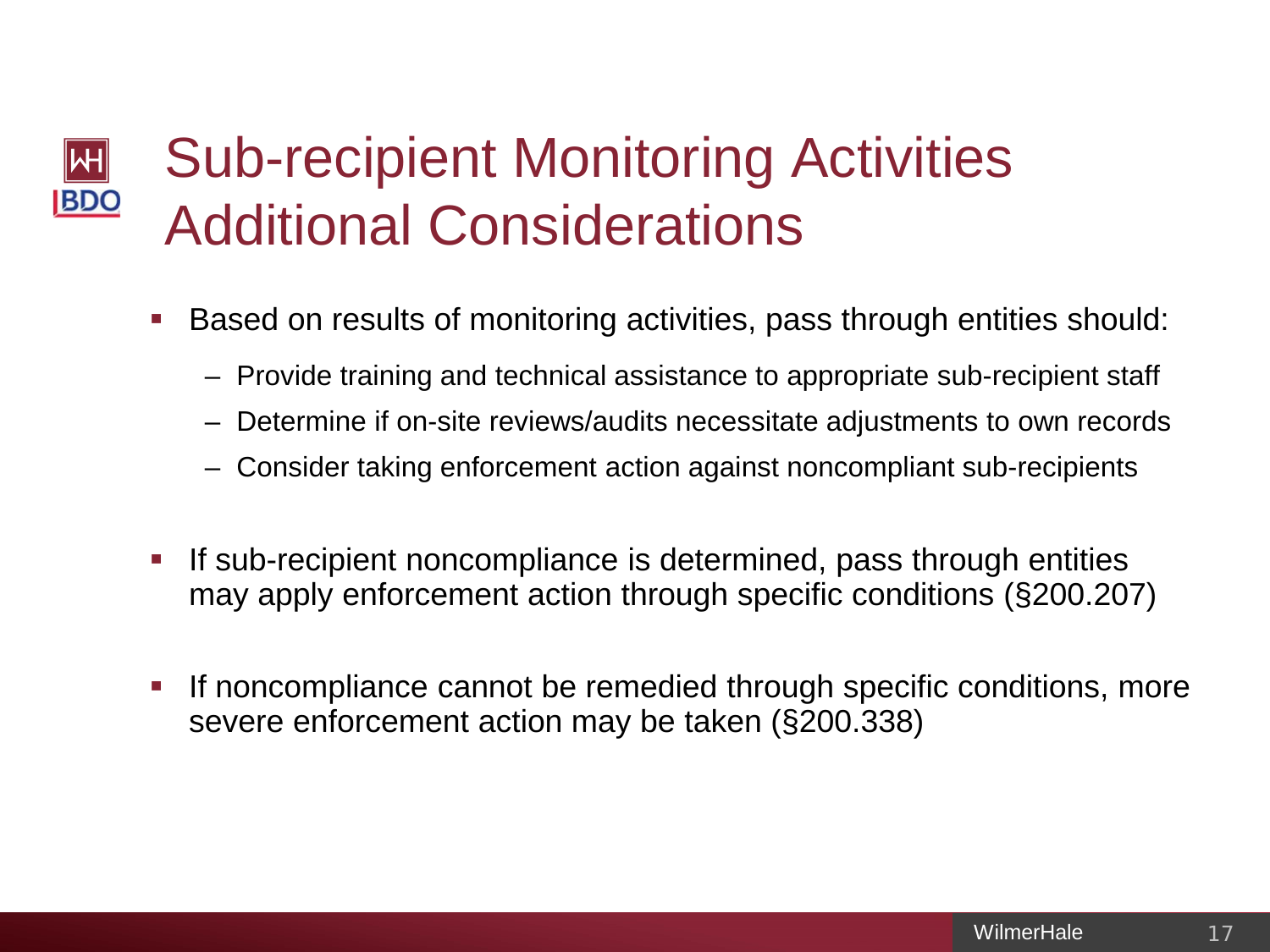### Sub-recipient Monitoring Activities  $\left\vert \mathsf{H}\right\vert$ **BDO** Key Internal Controls

- Sub-recipient monitoring procedures should include:
	- Informing your sub-recipient of pertinent information
	- Ensuring your sub-recipients are receiving audits when necessary
	- Reviewing financial and programmatic reports
		- Reconcile the sub-recipient's budgeted expenditures to actual expenditures
		- Perform an on-site visit to the sub-recipient to review financial and programmatic records and observe operations
		- Desk review review financial and program reports submitted by sub-recipients for allowable use of the grant funds
	- Establishing a tracking system to assure timely submission of required reporting
	- Having a 2nd party within your organization periodically review the adequacy of sub recipient monitoring for all programs
	- Document! Document! Document!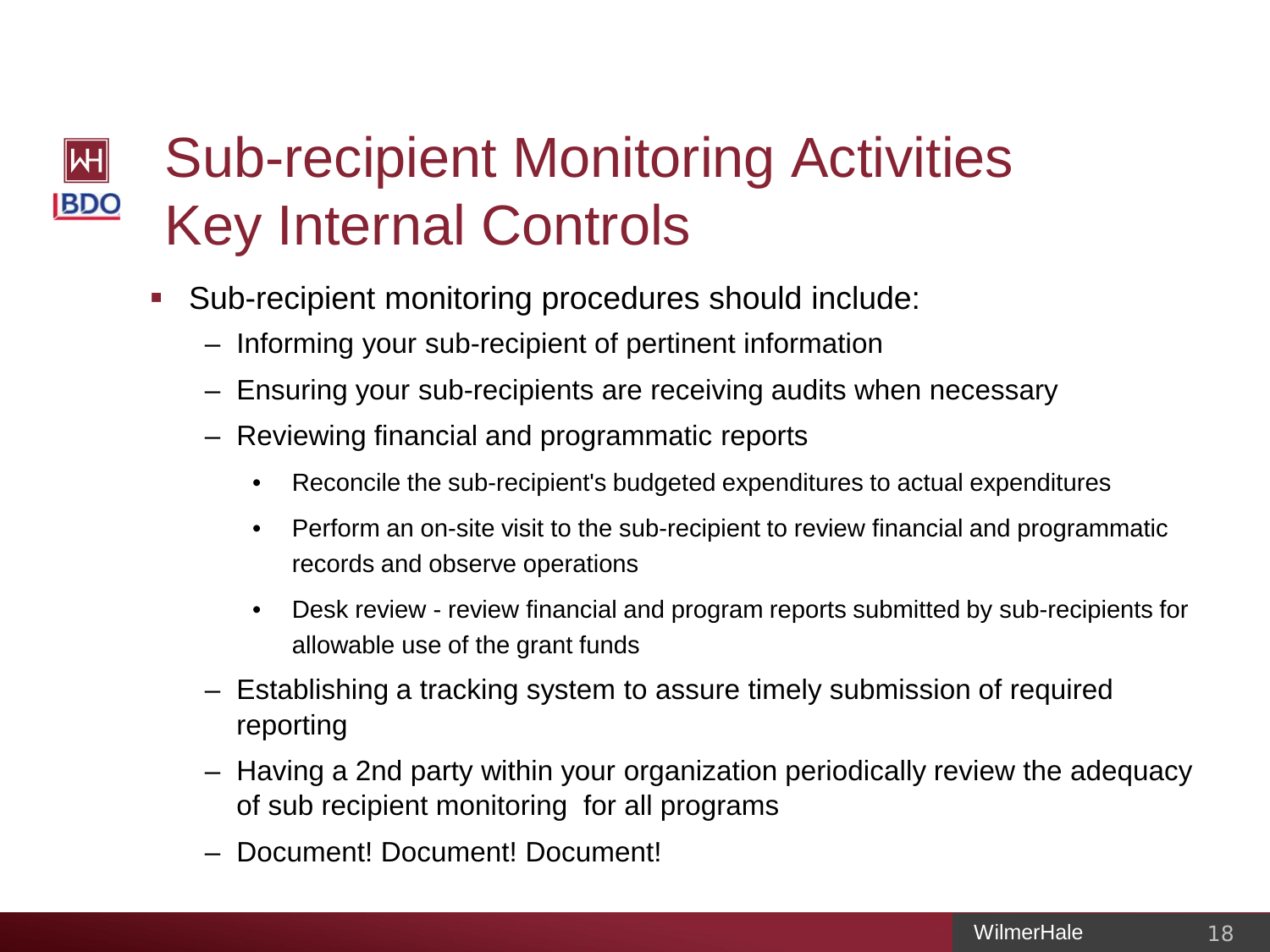# Procurement Requirements

Procurement Standards for "non-Federal entities" (§200.317-326)

- Requires a formal, almost FAR-like process, presumably to ensure the most efficient use of grant dollars
	- Procedure must be "documented"

WН

**BDC** 

- Must provide "full and open competition"
- Must perform "cost or price analysis"
- Must consider conflicts of interest
- Award only to "responsible" contractors
- Records must be maintained to document the history/rationale of the procurement
- Prohibits state or local geographical preferences
- Must use one of 5 procurement methods (§200.320)
	- Less formal methods OK if under the Federal "Simplified Acquisition Threshold" of \$150,000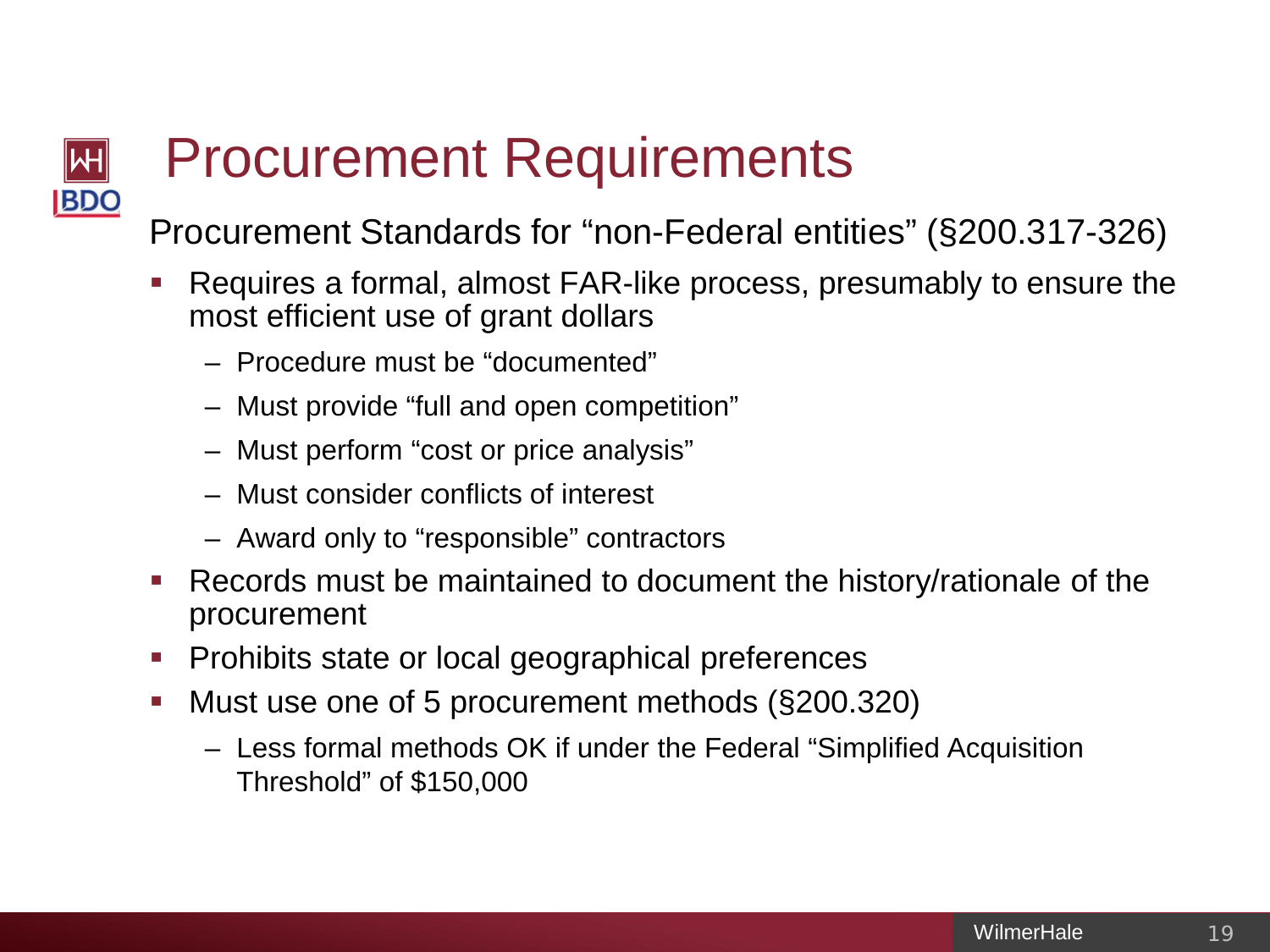## Procurement Requirements **BDC**

Methods of Procurement to be followed (§200.320)

- **Procurement by Micro Purchase (<\$3,000)** 
	- "may be awarded without soliciting competitive quotations if Non Federal entity considers price to be reasonable"
- **Procurement by Small Purchase Procedures (<\$150,000)** 
	- "price or rate quotations must be obtained from adequate number of qualified sources"
- **Procurement by Sealed Bids (formal advertising)**
- **Procurement by Competitive Proposal**
- **Procurement by Noncompetitive Proposal** 
	- Contracting with small and minority-owned businesses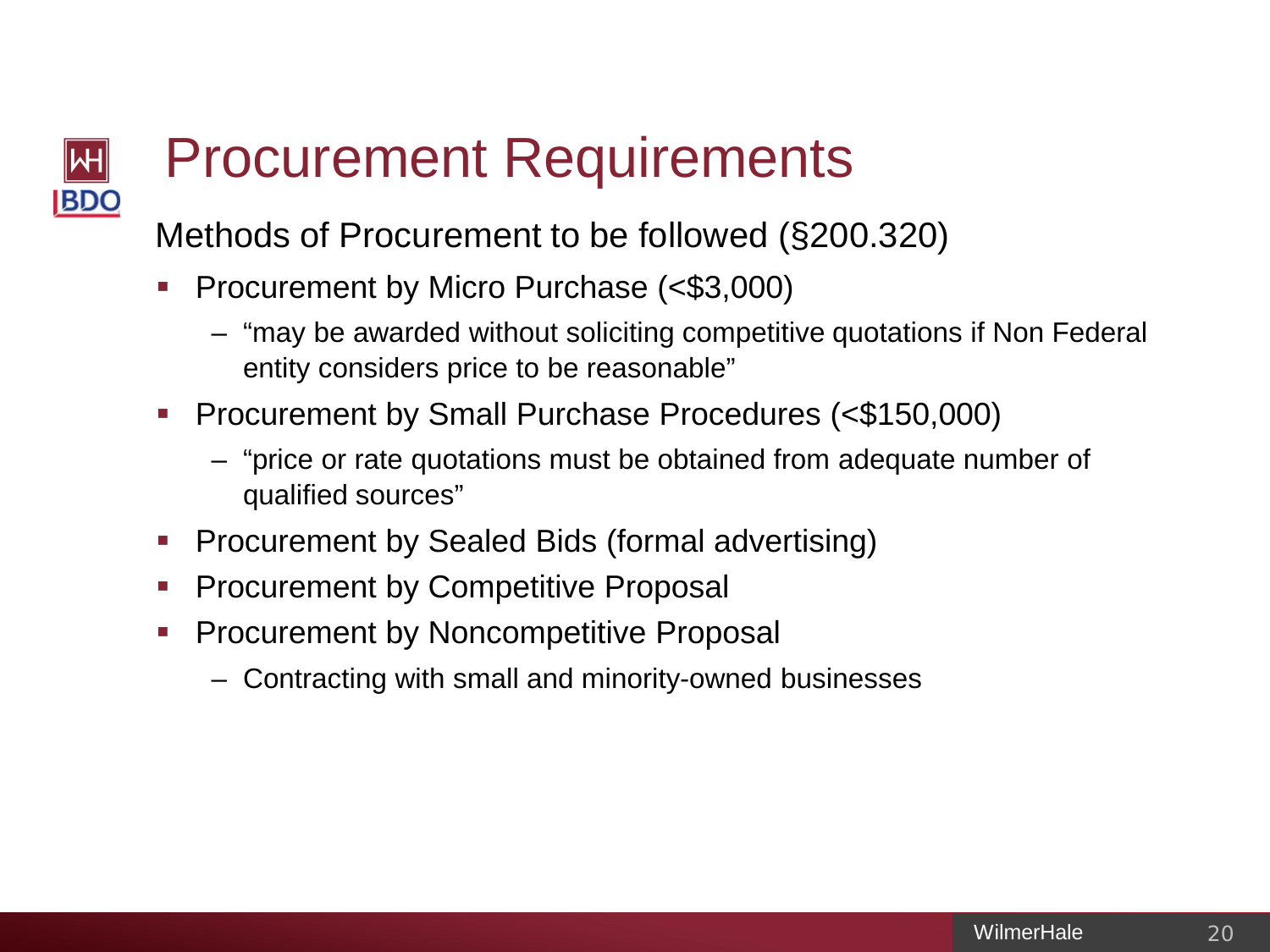#### Procurement Requirements ⊮ **BDO**

Procurement by Noncompetitive Proposal (200.320)

- Limit Sole Source Procurements to the following situations:
	- The item or service is available only from a single source;
	- Public exigency or emergency will not permit a delay resulting from competitive solicitation;
	- The Federal awarding agency or pass-through entity expressly authorizes noncompetitive proposals in response to a written request from the non-Federal entity; or
	- After solicitation of a number of sources, competition is determined inadequate.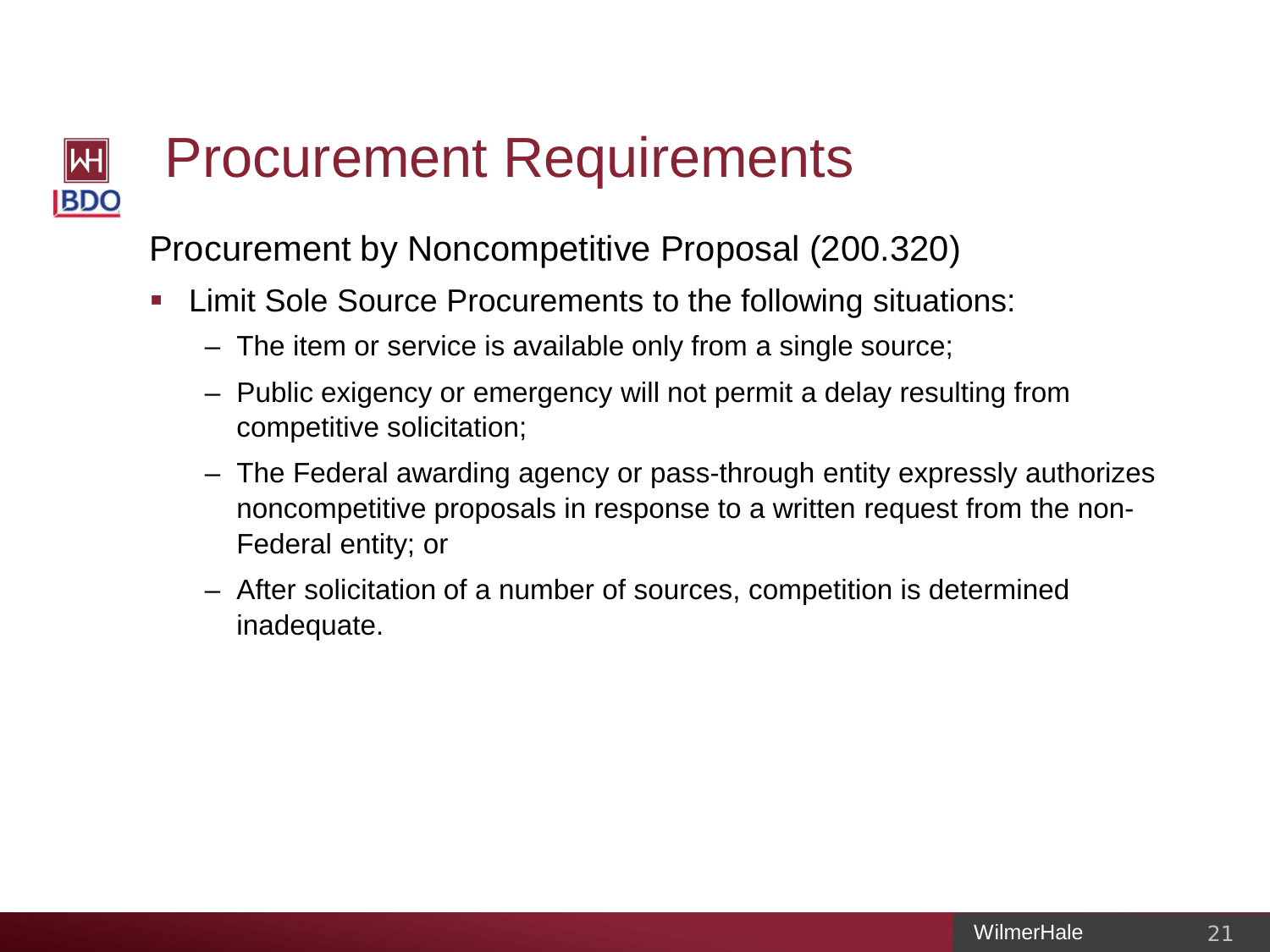#### Procurement Internal Controls ⊮H **BDO**

- Maintain adequate descriptions of your procurement system including policies, procedures, and purchasing practices that comply with applicable laws, regulations, and contract terms and conditions
	- Mitigate against conflicts of interest
	- Ensure applicable flow down clauses and terms and conditions are included in contracts, as required to execute the requirements of the award
	- Clearly define lines of authority and responsibility within the system
	- Ensure procurements are based on authorized requisitions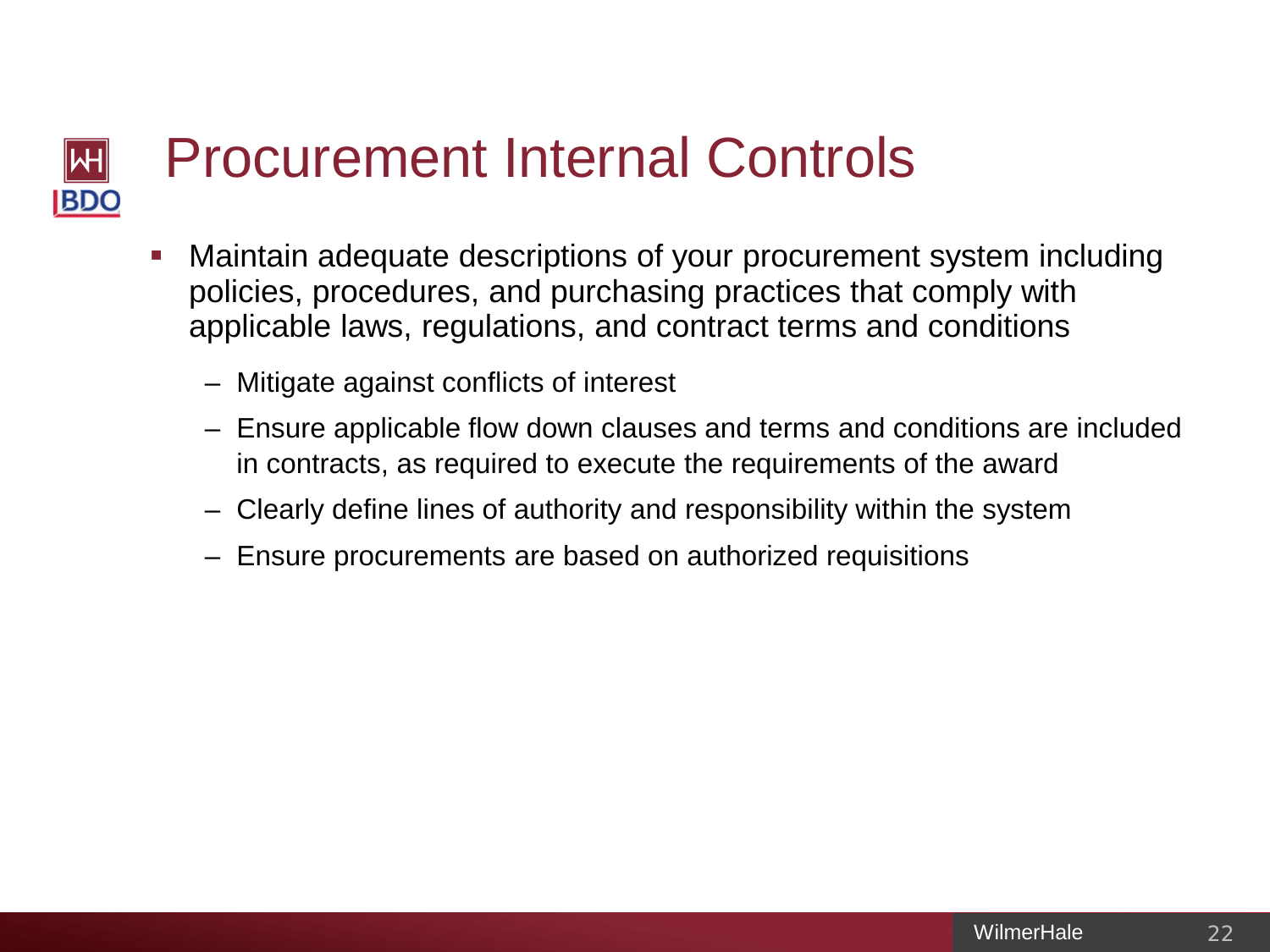#### Effective Procurement Controls ⊮ **BDO**

- Define contractor evaluation criteria and methods for determining source selection
- **Perform timely cost/price analysis and technical evaluations to** determine cost/price is fair and reasonable
- Maintain documentation that details the complete and accurate history of the purchase transaction to support method, contractor selected/basis of award, and reasonableness of cost/price
- Implement strong contractor monitoring and management of controls
- Address adequacy of competition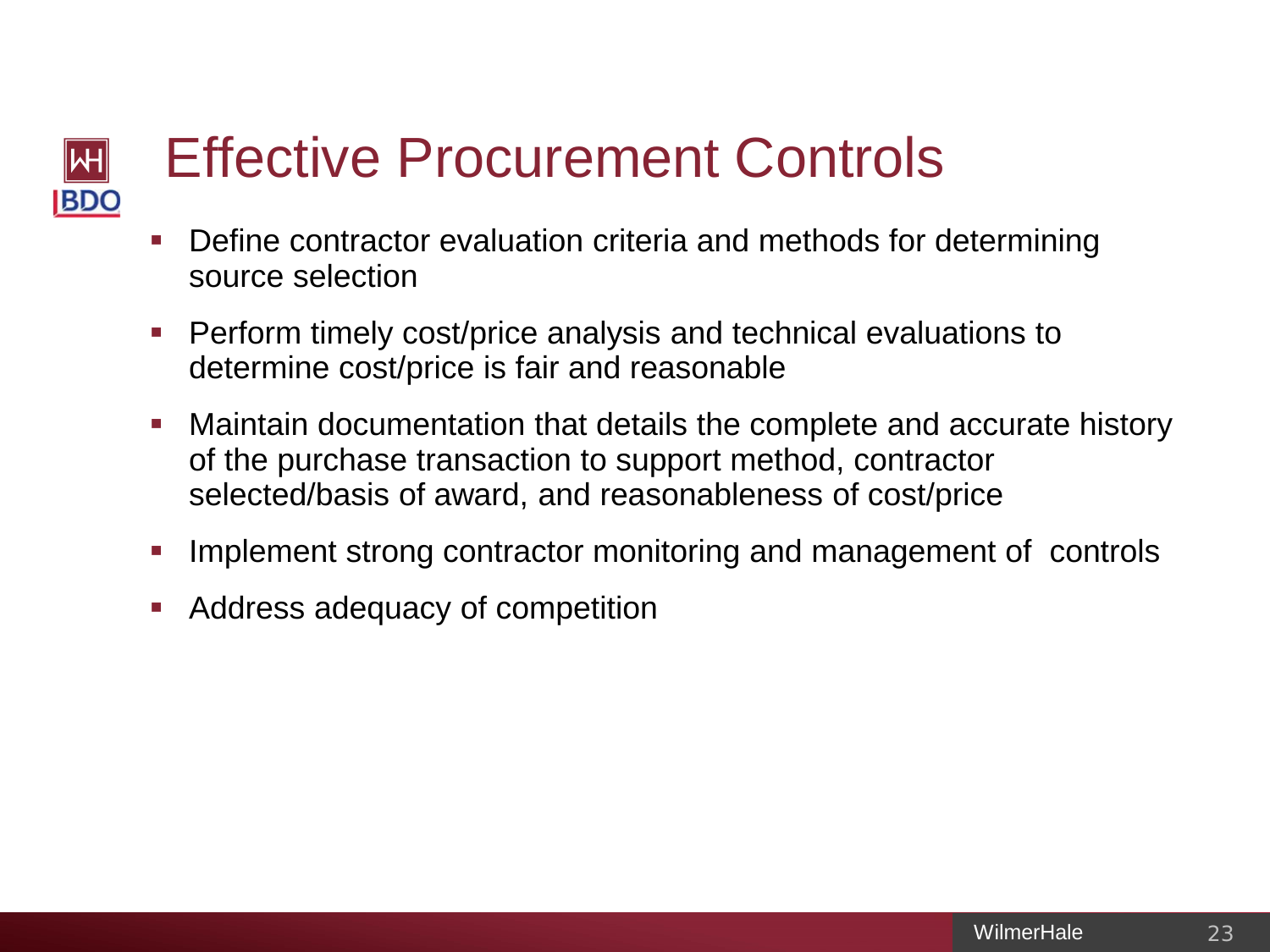## Mandatory Disclosures (§200.113) **BDO**

⊮

- Recipients and sub-recipients must disclose, "in a timely manner," in writing to the awarding agency or pass-through entity "all violations of Federal criminal law involving fraud, bribery, or gratuity violations potentially affecting the Federal award."
- Failure to make "required disclosures" can result in remedies in §200.338, including withholding of payments, disallowance, and suspension/debarment from future awards.
- This disclosure requirement is somewhat narrower than the so-called "mandatory disclosure" rule under the FAR.
- §200.113 requires disclosure of violation of federal criminal law presumably higher standard of proof and intent requirement.
- FAR rule, on other hand, is triggered if the contractor has "credible evidence" of violation of Federal criminal law, violation of civil False Claims Act, or significant overpayment.
- But, some agencies are already moving closer to FAR rule and may take this as cue to do more.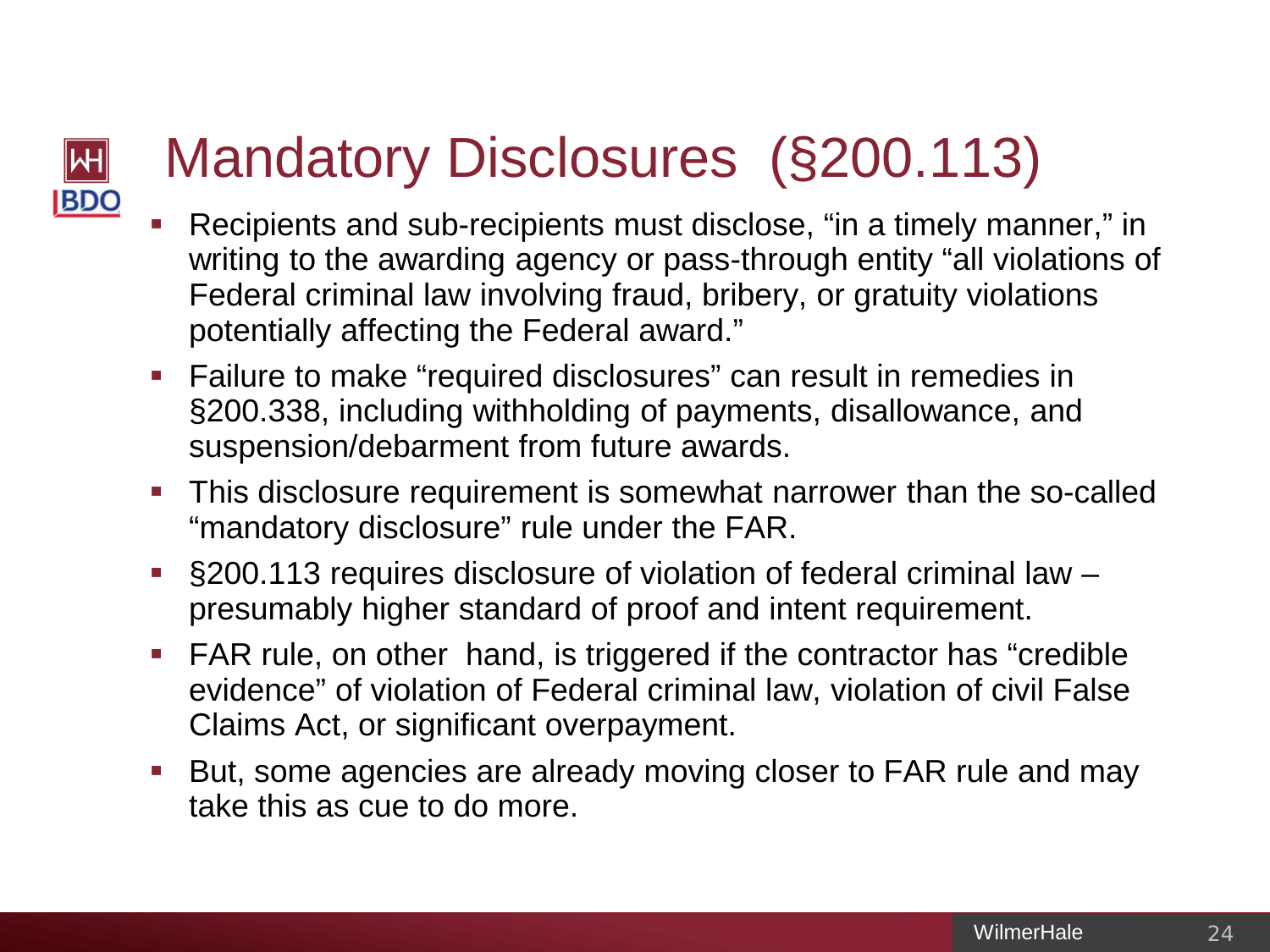#### Certification Requirements For Recipients Μ **BDO** (§200.415)

- New enforcement tools added to the new rule at the insistence of the enforcement entities within the Agencies and DOJ.
- Apply to annual and final fiscal year reports/vouchers.
- ''By signing this report, I certify to the best of my knowledge and belief that the report is true, complete, and accurate, and the expenditures, disbursements and cash receipts are for the purposes and objectives set forth in the terms and conditions of the Federal award."
- "I am aware that any false, fictitious, or fraudulent information, or the omission of any material fact, may subject me to criminal, civil or administrative penalties for fraud, false statements, false claims or otherwise."
- **Potential civil and criminal liabilities (including the Civil False Claims** Act) could be applied to the individual and the organization.
- Organization also subject to remedies for non-compliance under §200.338.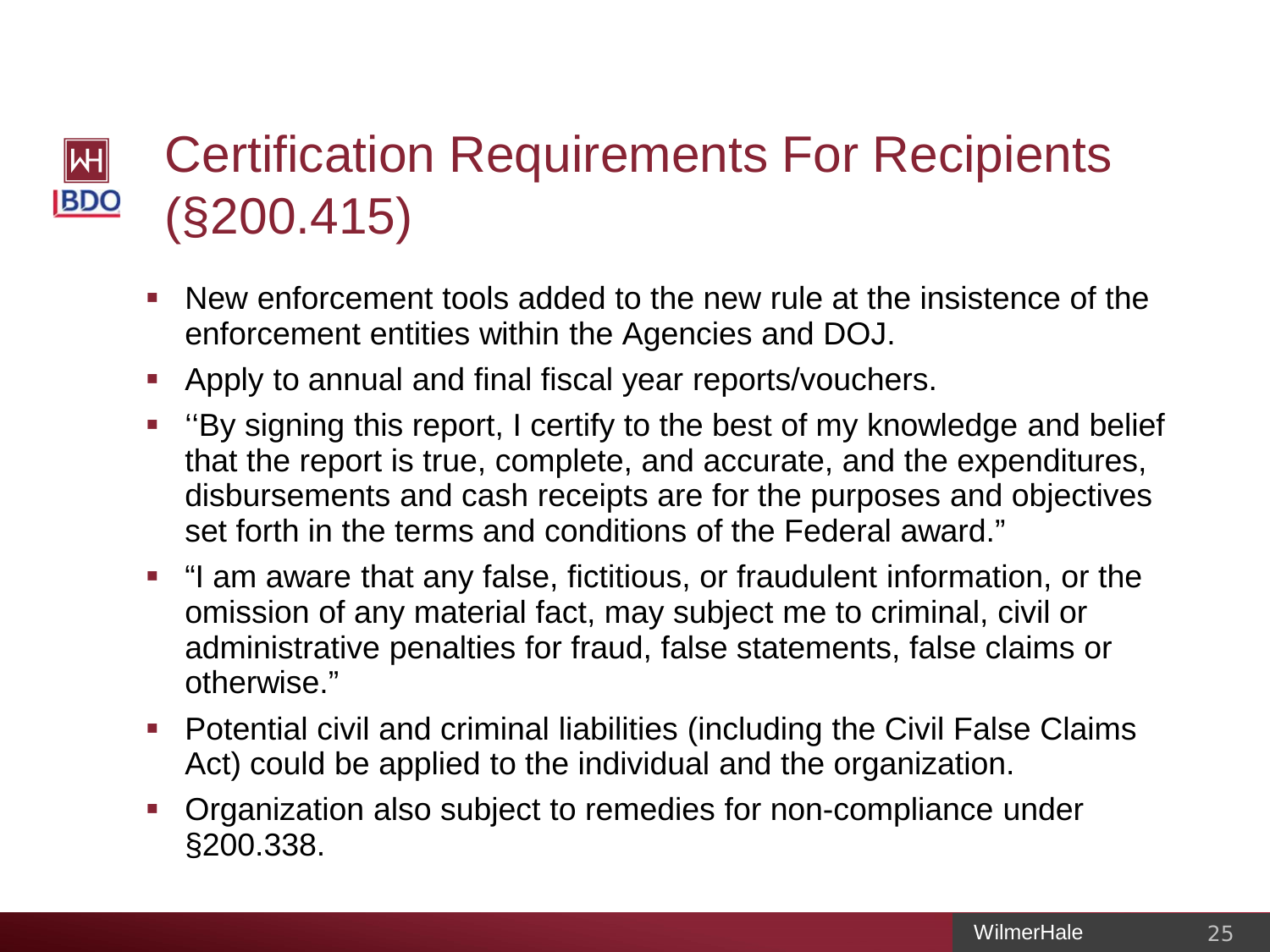### Effective Certification and Disclosure ∣WH **BDO Controls**

- **Process by which the Organization reviews records to determine if** more current, accurate, and complete cost data is reasonably available and should be disclosed to the Government. (200.302(b))
- Identify and disclose assumptions and limitations in data.
- **If discovered, additional cost data must be provided to the** Government with the executed Certificate.
- The impact/effect of the new cost data on proposal cost should also be provided to the Government.
- Typically occurs after budget agreement, but prior to contract award.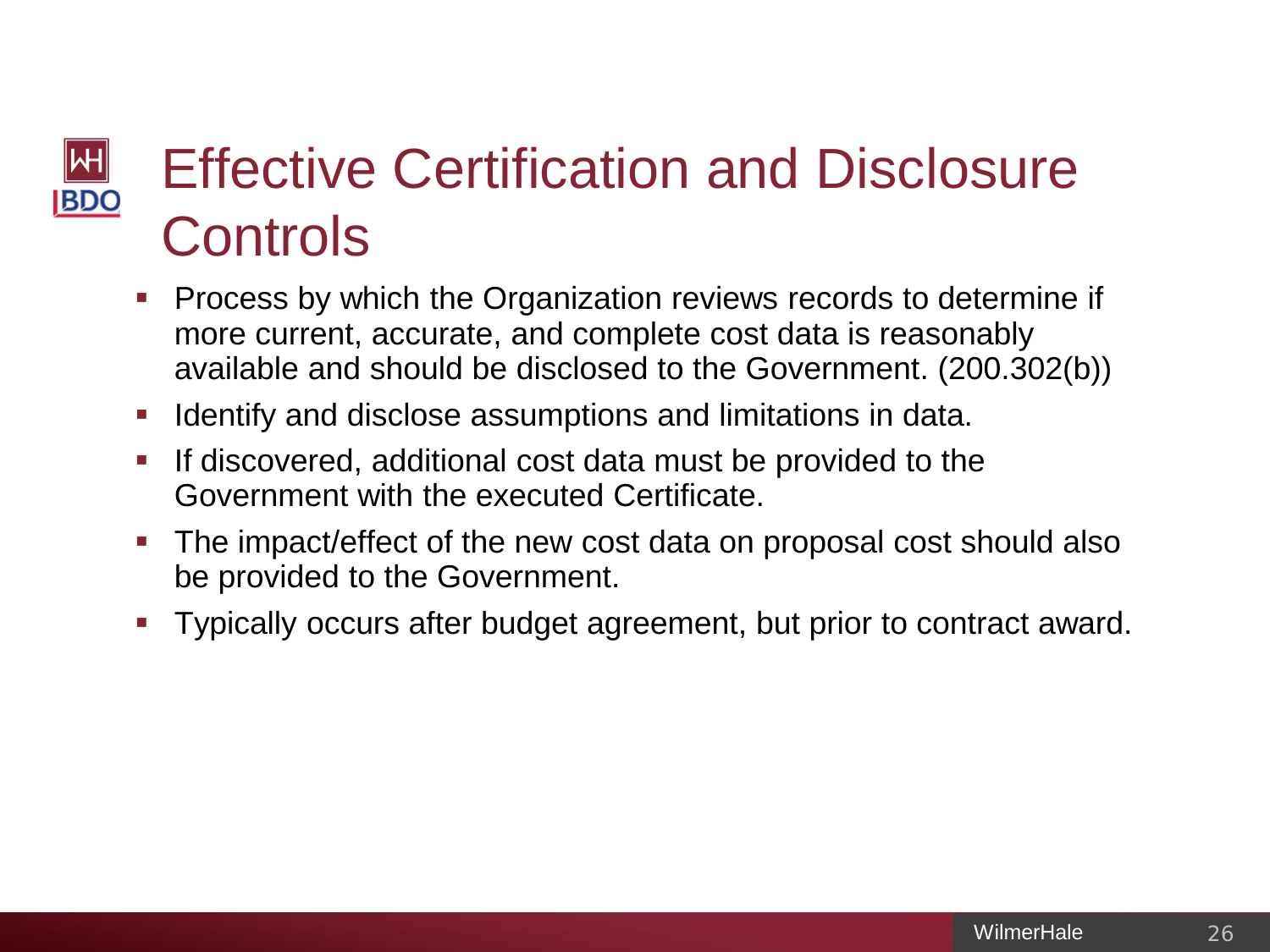### Effective Certification and Disclosure ∣₩ **BDO Controls**

- Effective internal controls are preventive medicine:
	- Establish processes to assess the risk of reportable conduct
	- Assign responsibility at a sufficiently high level to ensure business ethics and compliance programs are effectively carried out
	- Set standards and establish procedures to facilitate timely discovery of improper conduct/inaccurate accounting/OCIs/etc.
	- Establish an effective internal reporting mechanism for employees (e.g., hotline) that allows for anonymity or confidentiality
	- Conduct periodic reviews to ensure compliance with standards
	- Define disciplinary action for improper conduct
	- Establish a process to consider appropriate and timely disclosure, in writing, to applicable agency OIG or pass-through entity
- Compliance is **ongoing** and **active**. A policy in a binder gathering dust on a shelf is no policy at all.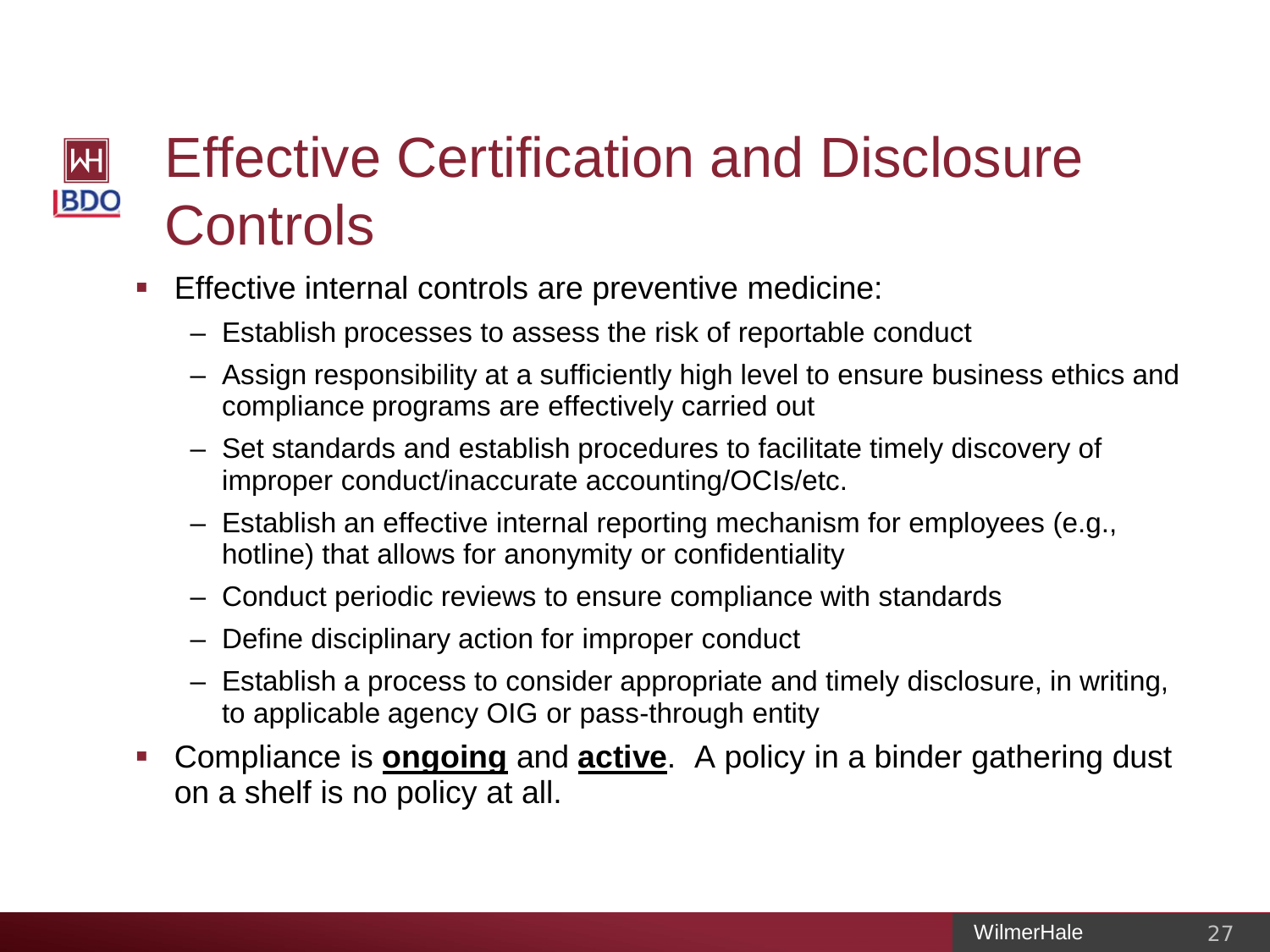### **Oversight BDO** Conflict of Interest

- Agency Policies; Disclosure Requirements
	- Agencies required to develop conflict of interest policies for "Federal awards," including subawards
	- Recipients and sub-recipients required to disclose conflict to the agency/pass-through entity
- Conflict of Interest Policies for Procurement Activities
	- Recipients are required to maintain written policies that cover personal conflict of interest (PCI) and organizational conflict of interest (OCI) in the selection, award, and administration of contracts
		- PCI arises in situations in which a covered employee has a financial interest, personal activity, or relationship that could impair the employee's ability to act impartially and in the best interest of the Government.
		- OCI arises when, because of other relationships or circumstances, a contractor may be unable, or potentially unable, to render impartial advice or assistance to the government, the contractor's objectivity in performing the work is or might be impaired, and/or the contractor would have an unfair competitive advantage.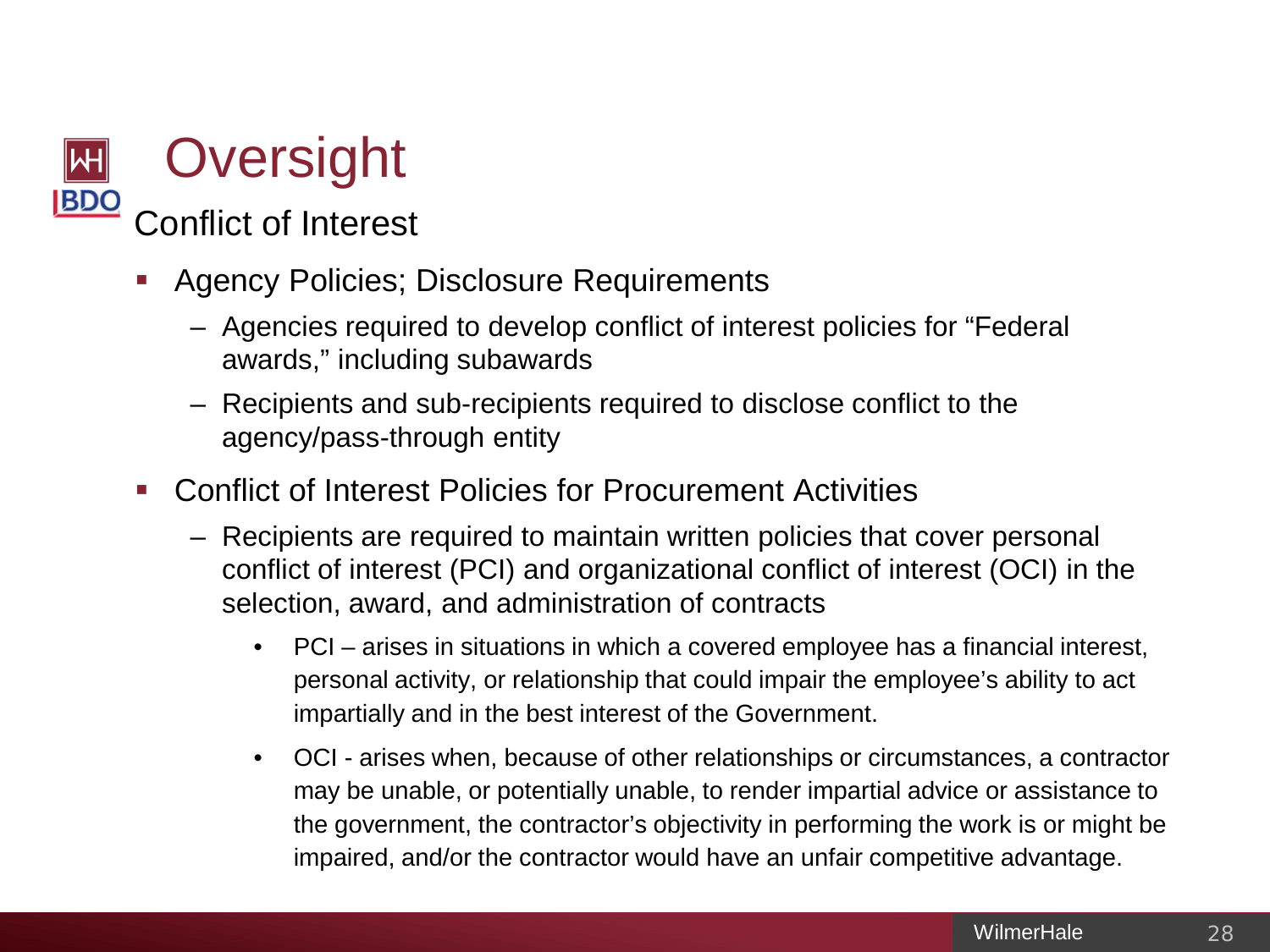

# **Oversight**

- Effective Processes for Conflict of Interest:
	- Establish methods to identify and evaluate potential conflicts as early as possible in the acquisition or subaward process
	- Establish responsible party for monitoring potential conflicts
	- Screen covered employees for PCI:
		- Require Disclosure of Interest Statement
		- Updated when personal or financial interest changes and no less than annually
	- Maintain written standards of conduct covering PCI and OCI
	- Develop training to promote awareness and reinforce disclosure requirements
	- Define disciplinary action, if PCI is violated
	- Establish process for disclosure in writing of any "potential violation of conflict of interest" and demonstrate corrective actions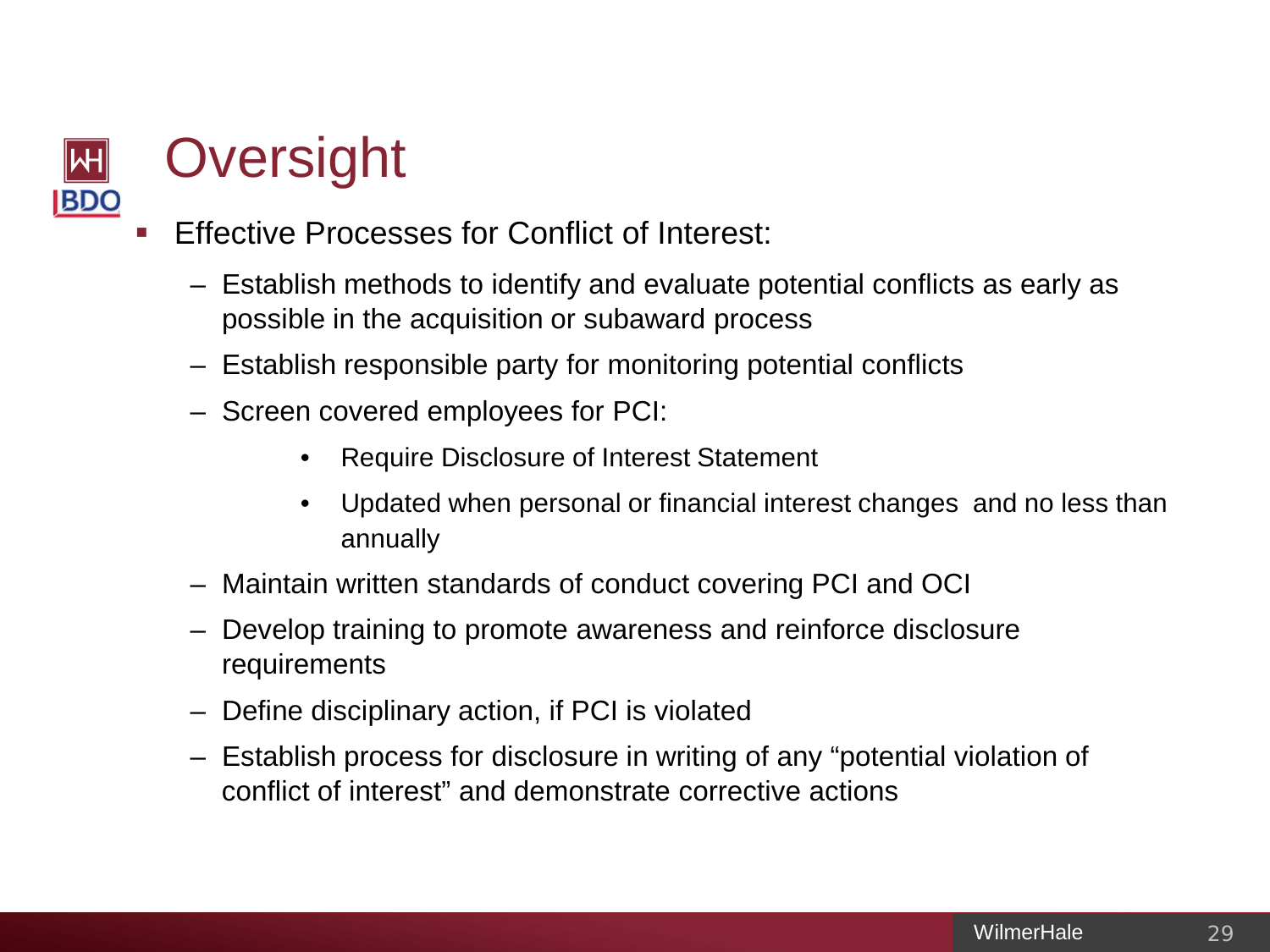

# **Oversight**

- Internal Control Requirements:
	- Establish and maintain effective internal control over the Federal award that provides reasonable assurance that the non-Federal entity is managing the Federal award in compliance with Federal statutes, regulations, and the terms and conditions of the Federal award
	- Comply with Federal statutes, regulations, and the terms and conditions of the Federal awards
	- Evaluate and monitor the non-Federal entity's compliance with statute; regulations and the terms and conditions of Federal awards
	- Take prompt action when instances of noncompliance are identified including noncompliance identified in audit findings
	- Take reasonable measures to safeguard protected personally identifiable information (PII) and other information the Federal awarding agency or pass-through entity designates as sensitive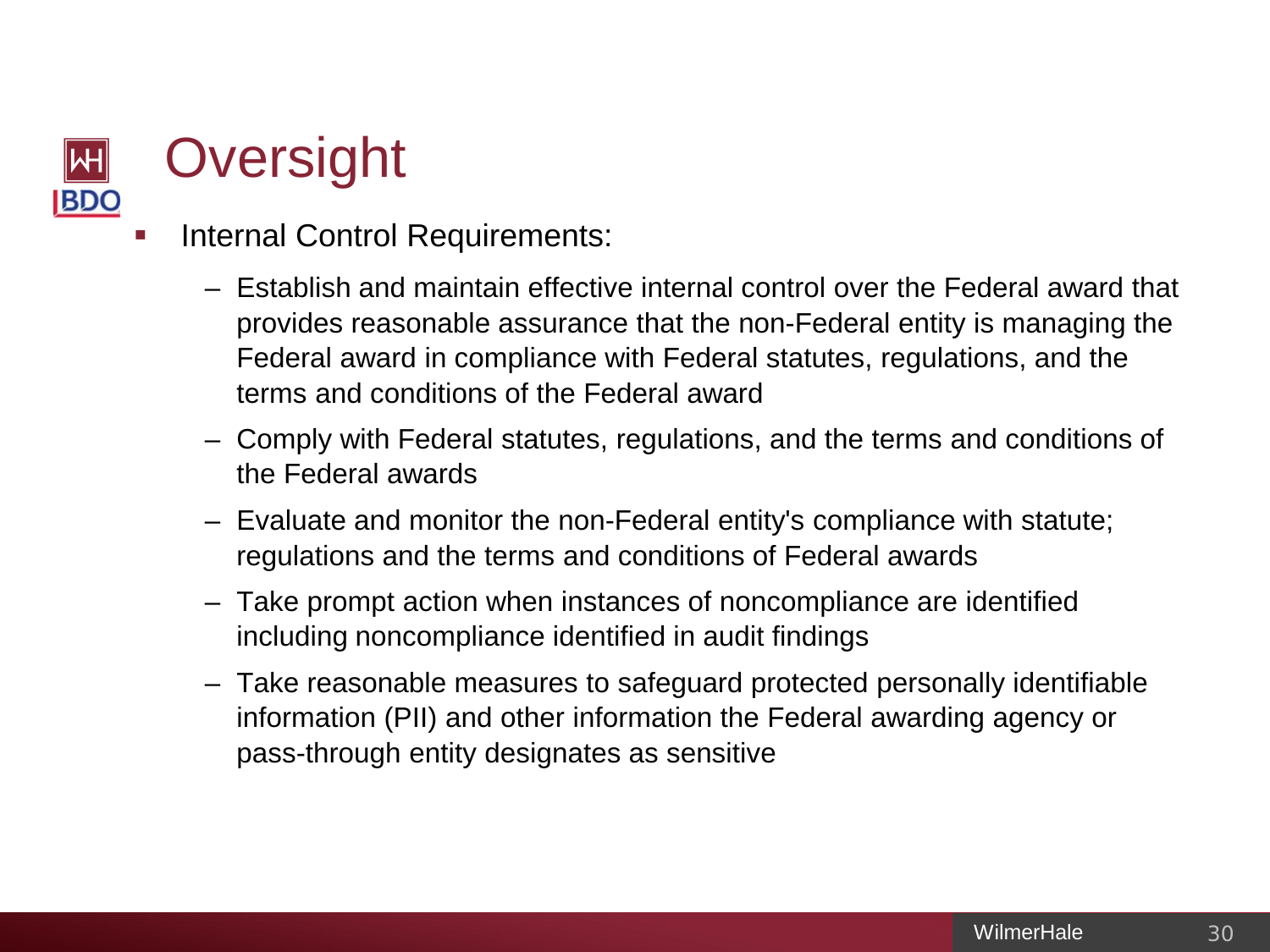

# **Oversight**

- Internal control best practices:
	- Design and document effective practices in policies and procedures
	- Establish independent monitoring practices to ensure actual practices are consistent with documented processes, including review of established policies and procedures
	- Establish reporting requirements for potential noncompliance, including recommended corrective action plans and milestones for implementing corrective actions
	- Develop and provide training to applicable personnel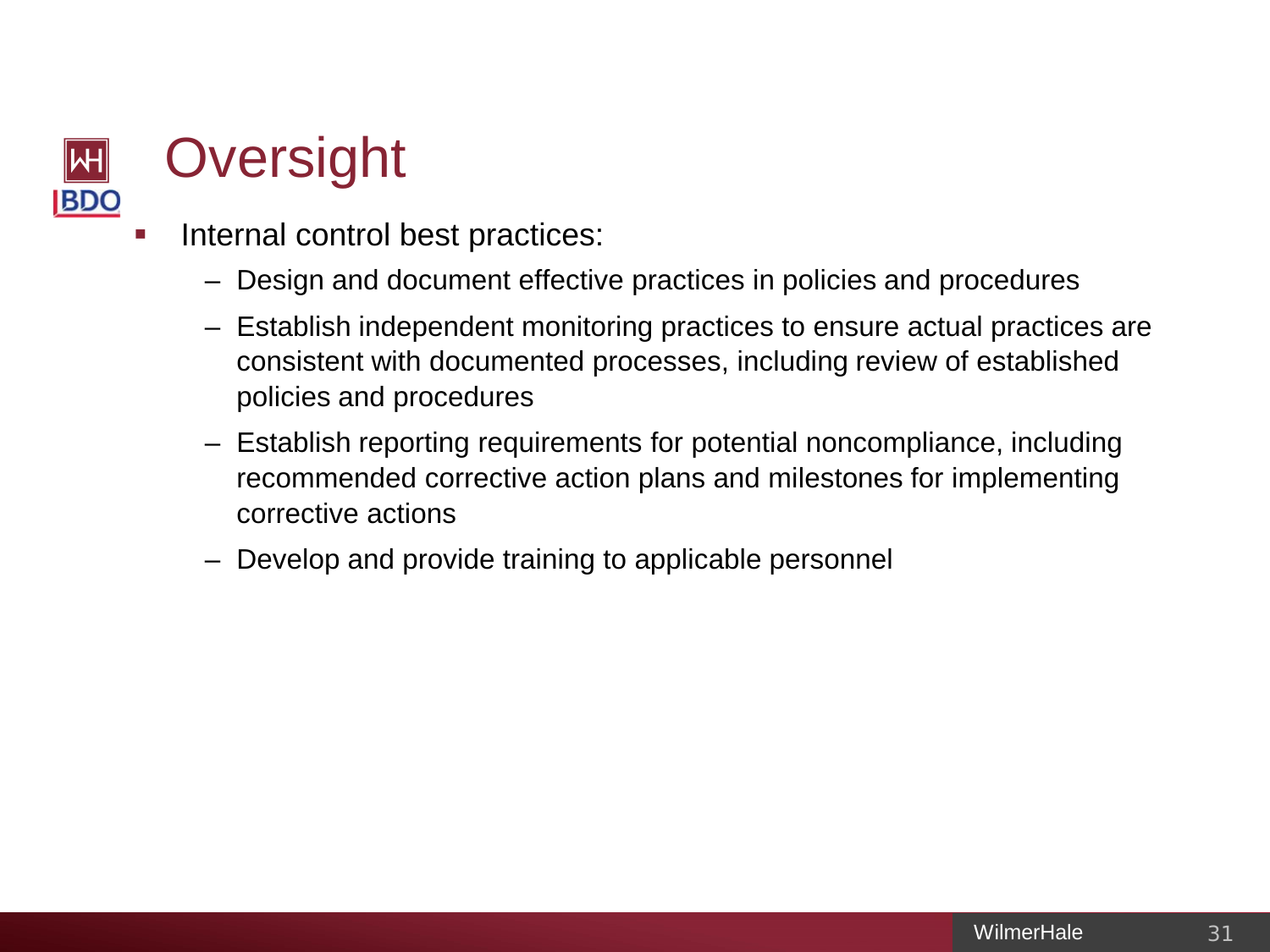

# Reforms to Cost and Audit Principles, Strategic **Considerations**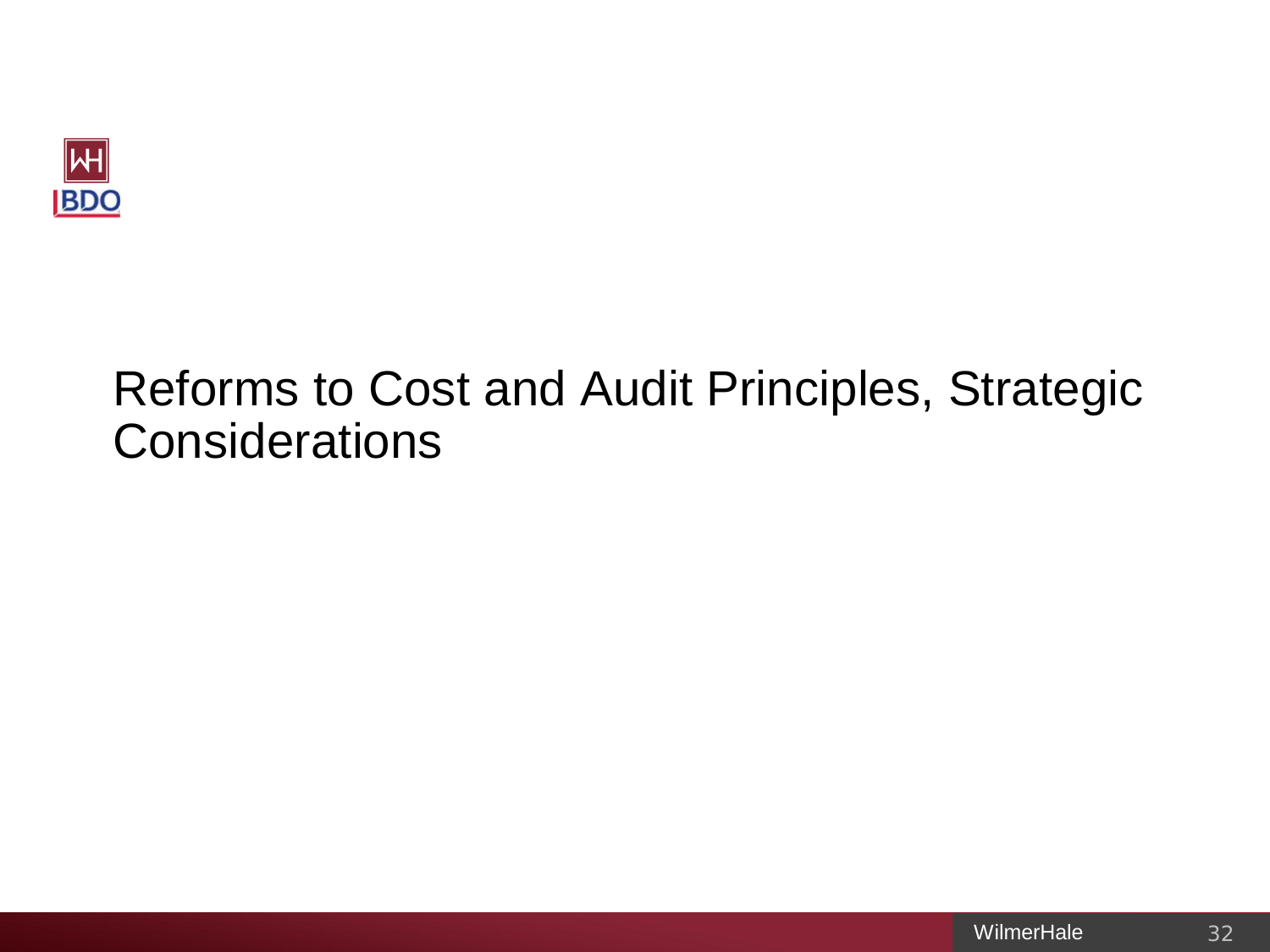#### Changes to Audit Thresholds & Timing $\left\Vert \mathsf{H}\right\Vert$

- Audit threshold increase from \$500K to \$750K expended in federal awards during fiscal year.
- Organizations will be audited against new standards starting full FY after December 26, 2014.
- Organizations may elect a one-year grace period for new procurement standards.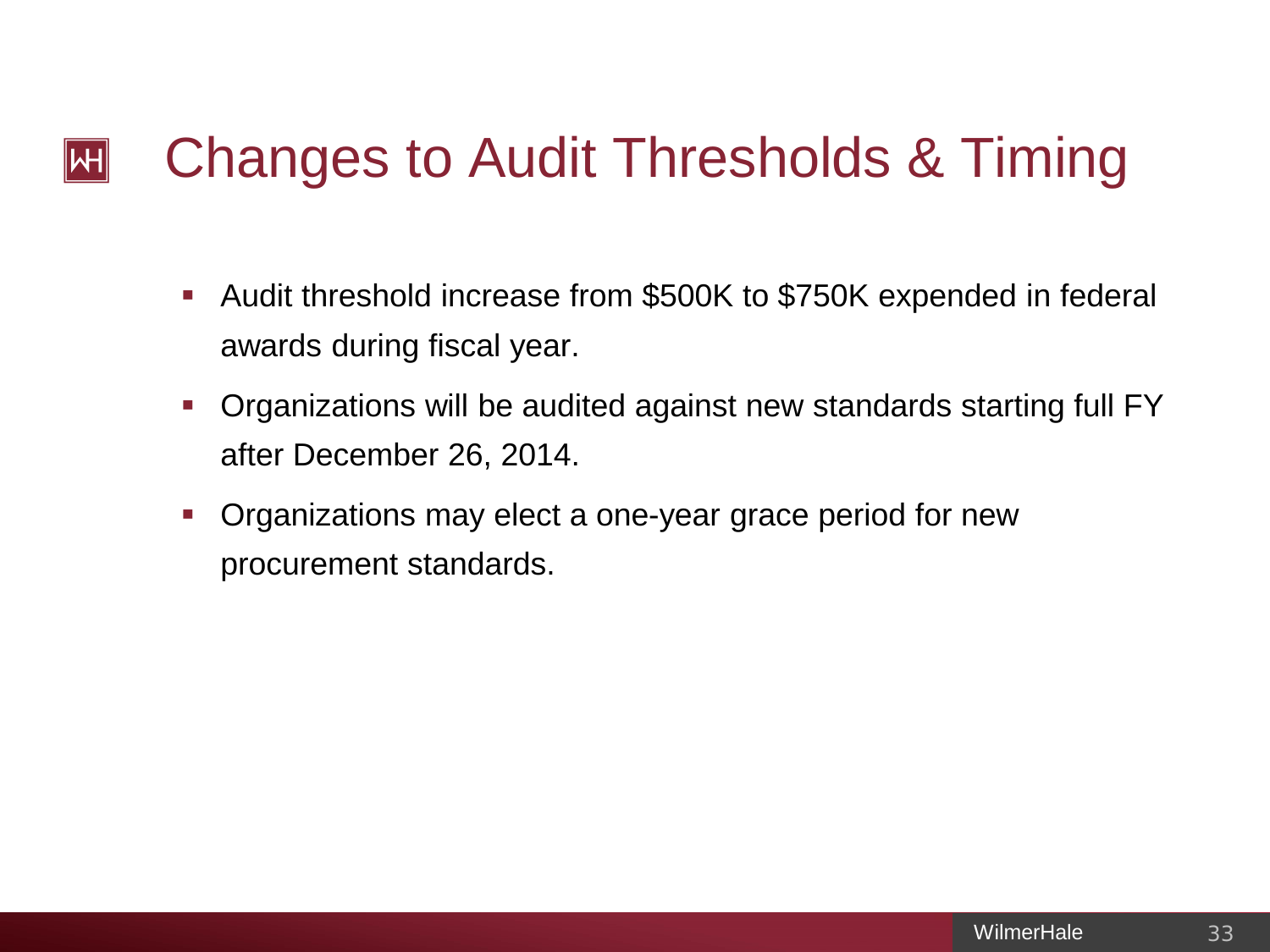#### Changes to Selected Items of Cost Μ **BDO**

- Compensation for Personal Services (200.430)
	- Sets forth documentation standards for time recording and labor expense
	- Charges to Federal awards for salaries and wages must be based on records that accurately reflect the work performed. These records must:
		- Be supported by a system of internal control that provides reasonable assurance that the charges are accurate, allowable, and properly allocated
		- Be incorporated into the official records of the non-Federal entity
		- Reasonably reflect the total activity for which the employee is compensated by the non-Federal entity not exceeding 100% of compensated activities
		- Encompass both federally assisted and all other activities
		- Comply with the established accounting policies and practices of the non-Federal entity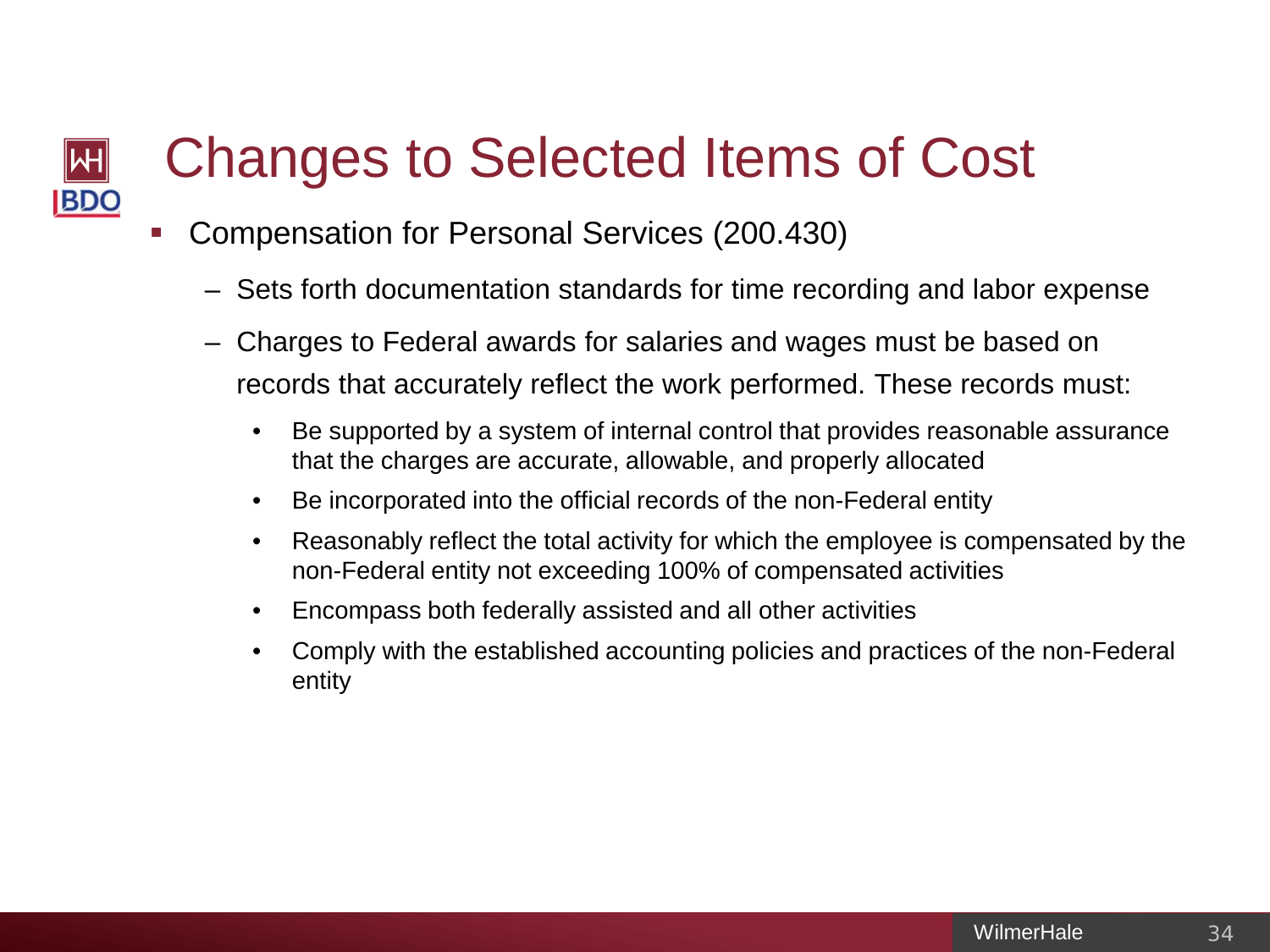#### Changes to Selected Items of Cost  $\left\Vert \mathsf{H}\right\Vert$ **BDO**

- **Compensation for Personal Services** 
	- New guidance provides that the grantee must meet broad objectives for allowability and specific time and effort documentation is not required.
		- Must be reasonable for the services rendered and conform to the established written policy
		- Charges to the Federal awards for salaries and wages must be based on records that accurately reflect the work performed
		- Records must meet the documentation standards set forth in 200.430
	- Budget estimates continue to be insufficient support for charges, however, the regulation does allow non-federal entities to make interim charges based on budget estimates as long as final adjustments to charges are made to ensure that amounts charged to Federal awards are accurate.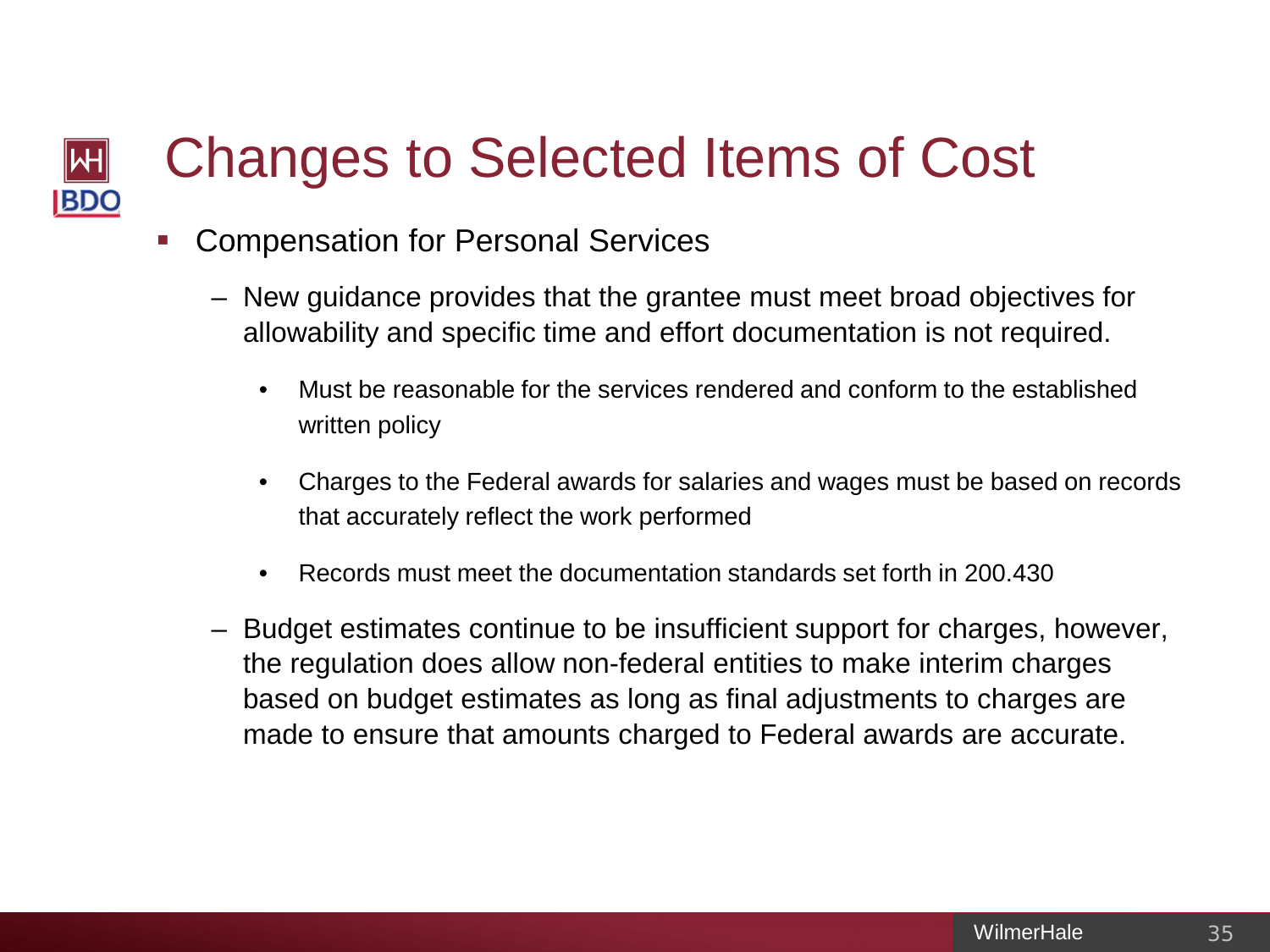#### Cost Charging Controls ⊮ **BDO**

- Allows for direct charging of administrative and clerical salaries if all of the following conditions are met (200.413):
	- Integral to a project or activity;
	- Individuals can be specifically identified;
	- Such costs are explicitly included in the budget or have the prior written approval of the Federal awarding agency; and
	- The costs are not also recovered as indirect costs.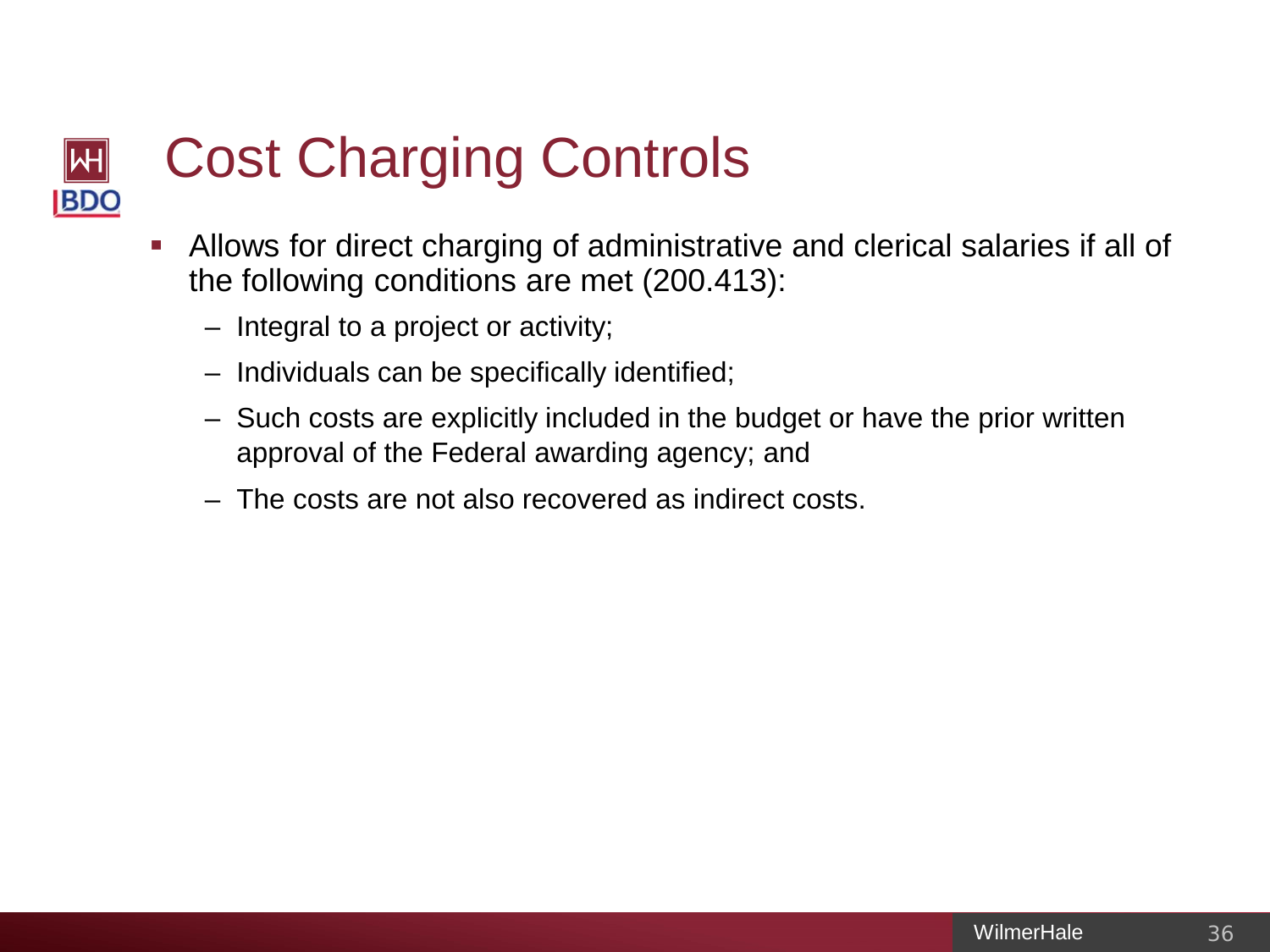#### Cost Charging Controls Μ **BDO**

- Key to Successful Implementation Consistency!
- $\blacksquare$  200.403(d)
	- A cost may not be assigned to a federal award as direct cost if any other cost incurred for the same purpose in like circumstances has been allocated to the Federal award as an indirect cost.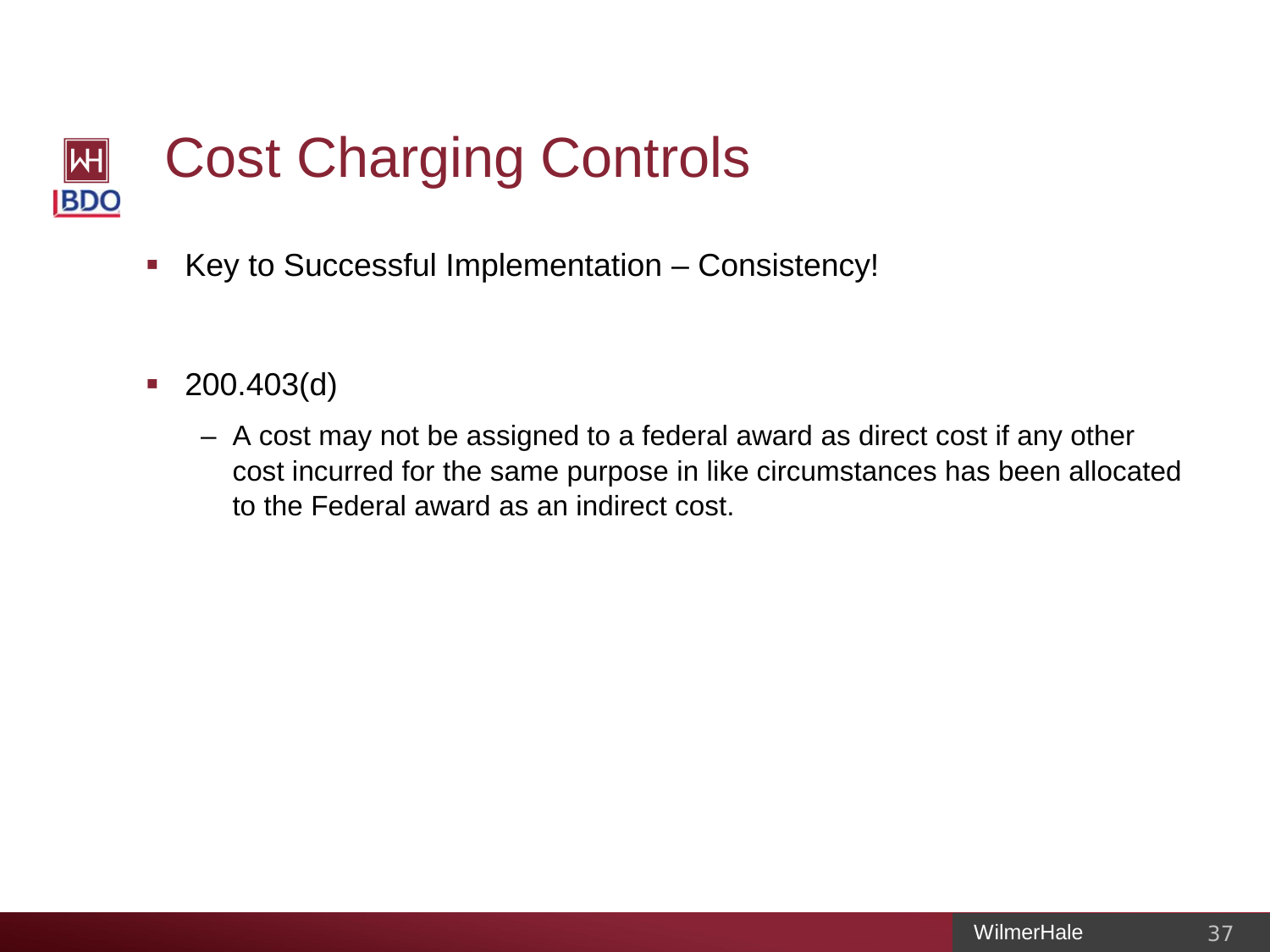

- The guidance provides flexibility and new options for the recovery of indirect costs
	- Consider new options that may offer significant advantages
- **Take action:** 
	- Perform gap assessment of current processes to uniform guidance
		- Compliance polices are critical
		- Conflicts of Interest, ethics and compliance, and internal reporting policies
		- Procurement document process, rationale, and consideration of price/cost
		- Internal training
	- Subawards
		- Address award process and effective monitoring/oversight
	- Address changes to cost principles